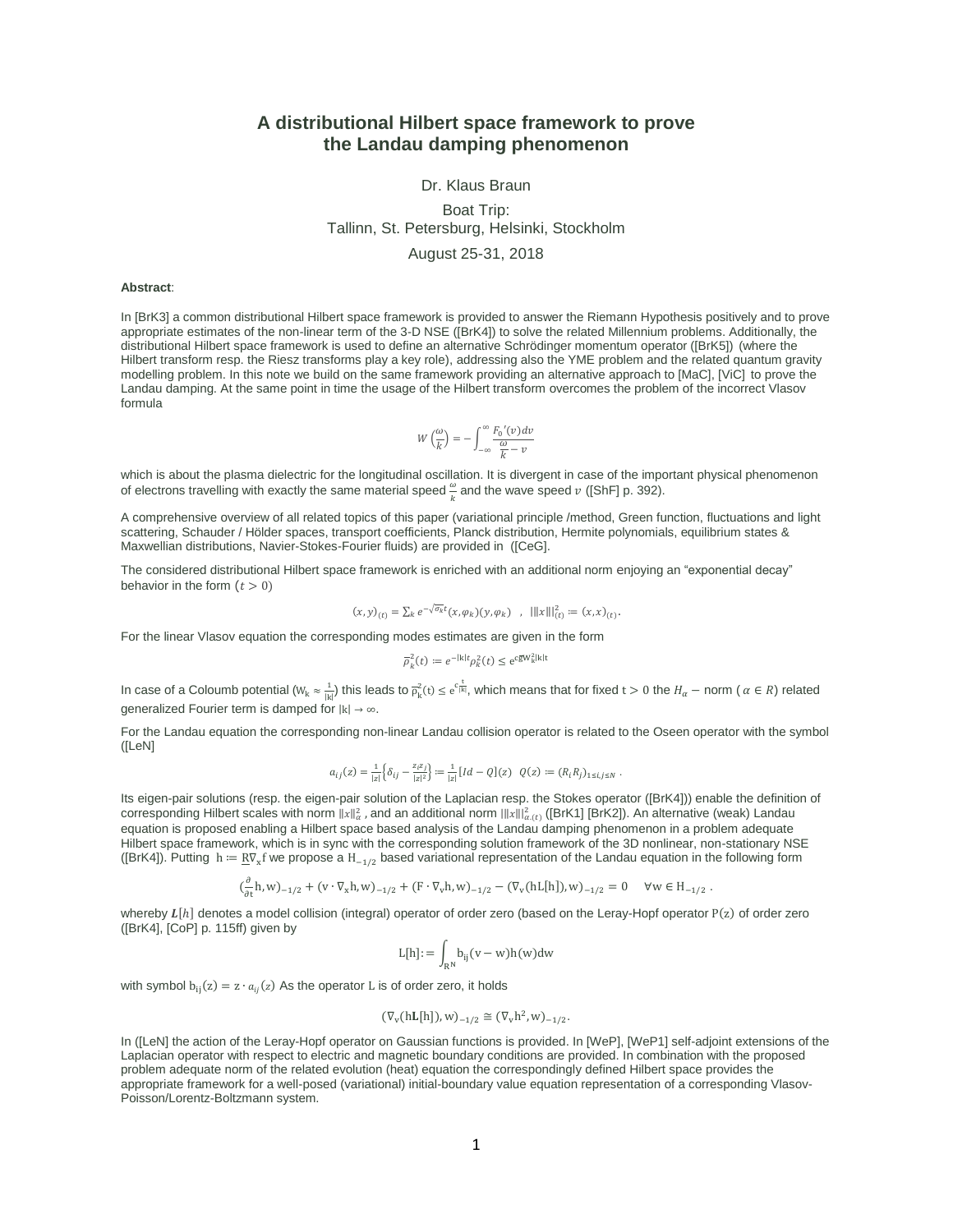## **1. A**  $H_{1/2}$  − (energy) Hilbert space framework **for an integrated electro (kinetic) & magnetic (dynamic) (Coulomb & Lorentz potential) plasma field model**

Ischia,

Spiaggia dei Maronti

September 27 – October 4, 2018

Plasma is the fourth state of matter, where from general relativity and quantum theory it is known that all of them are fakes resp. interim specific mathematical model items. An adequate model needs to take into account the *axiom of (quantum) state* (physical states are described by vectors of a separable Hilbert space *H*) and the *axiom of observables* (each physical observable **A** is represented as a linear Hermitian operator A of the state Hilbert space). The corresponding mathematical model and its solutions are governed by the Heisenberg uncertainty inequality. As the observable space needs to support statistical analysis the  $L_2$  −Hilbert space, this Hilbert space needs to be at least a subspace of *H*. At the same point in time, if plasma is considered as sufficiently collisional, then it can be welldescribed by fluid-mechanical equations. There is a hierarchy of such hydrodynamic models, where the magnetic field lines (or magneto-vortex lines) at the limit of infinite conductivity is "frozen-in" to the plasma. The "mother of all hydrodynamic models is the *continuity equation* treating observations with macroscopic character, where fluids and gases are considered as continua. The corresponding infinitesimal volume "element" is a volume, which is small compared to the considered overall (volume) space, and large compared to the distances of the molecules. The displacement of such a volume (a fluid particle) then is a not a displacement of a molecule, but the whole volume element containing multiple molecules, whereby in hydrodynamics this fluid is interpreted as a mathematical point. Our approach below is based on the common Hilbert space framework in [BrK3] and the proposed alternative Schrödinger momentum operator ([BrK5], [BrK9]) given by

$$
u(x) \to P^*[u](x) := -i \frac{d}{dx} H[u](x) := -i \frac{d}{dx} {}_{x} H[u](x) = -iH[u_x](x)
$$

with domain  $H_{1/2} = H_1 + H_1$  and corresponding quantum state Hilbert space  $H_{-1/2} = H_0 + H_0$ . The Hilbert transform is related to the Laplace equation by the concept of conjugate functions. The corresponding generalization with respect to the Yukawan potential is provided in [DuR].

In quantum mechanics, a boson is a "particle" that follows the Bose-Einstein statistics ("photon gases"). A characteristic of bosons is that their statistics do not restrict the number of them that occupy the same quantum state. All bosons can be brought into the energetically lowest quantum state, where they show the same "collective" behavior. Unlike bosons, two identical fermions cannot occupy the same quantum state. Fermions follow the Fermi statistics (e.g. [AnJ]). With respect to the above extended domain of the Schrödinger momentum operator, we propose to identify  $H_0$  as quantum state space for the fermions (which is compactly embedded into  $H_{-1/2}$ ), and  $H_0^-$  as quantum state space for the bosons. *The "fermions quantum state" Hilbert space H*<sub>0</sub> is dense in  $H_{−1/2}$  with respect to the  $H_{-1/2}$  −norm, while the (orthogonal) "bosons quantum state" Hilbert space  $H_0^-$  is a closed *subspace of H\_* $_{\rm 1/2}$ *, resp. the "mass/energy fermions" Hilbert space H* $_{\rm 1}$  *is dense in H* $_{\rm 1/2}$  *with respect to the* 1/2 −*norm, while the "mass/energy bosons" Hilbert space is a closed*  subspace of  $H_{1/2}$ . The concept of "vacuons" (i.e. the vacuum expectation values of scalar fields) in the context of "spontaneous" breakdown of symmetry [HiP] then corresponds to the orthogonal projection  $\mathit{H}_{1/2}\rightarrow \mathit{H}_{1}.$  For related topics see also [BrK1-5], [BrK6] Notes O58-O65, O69-O71.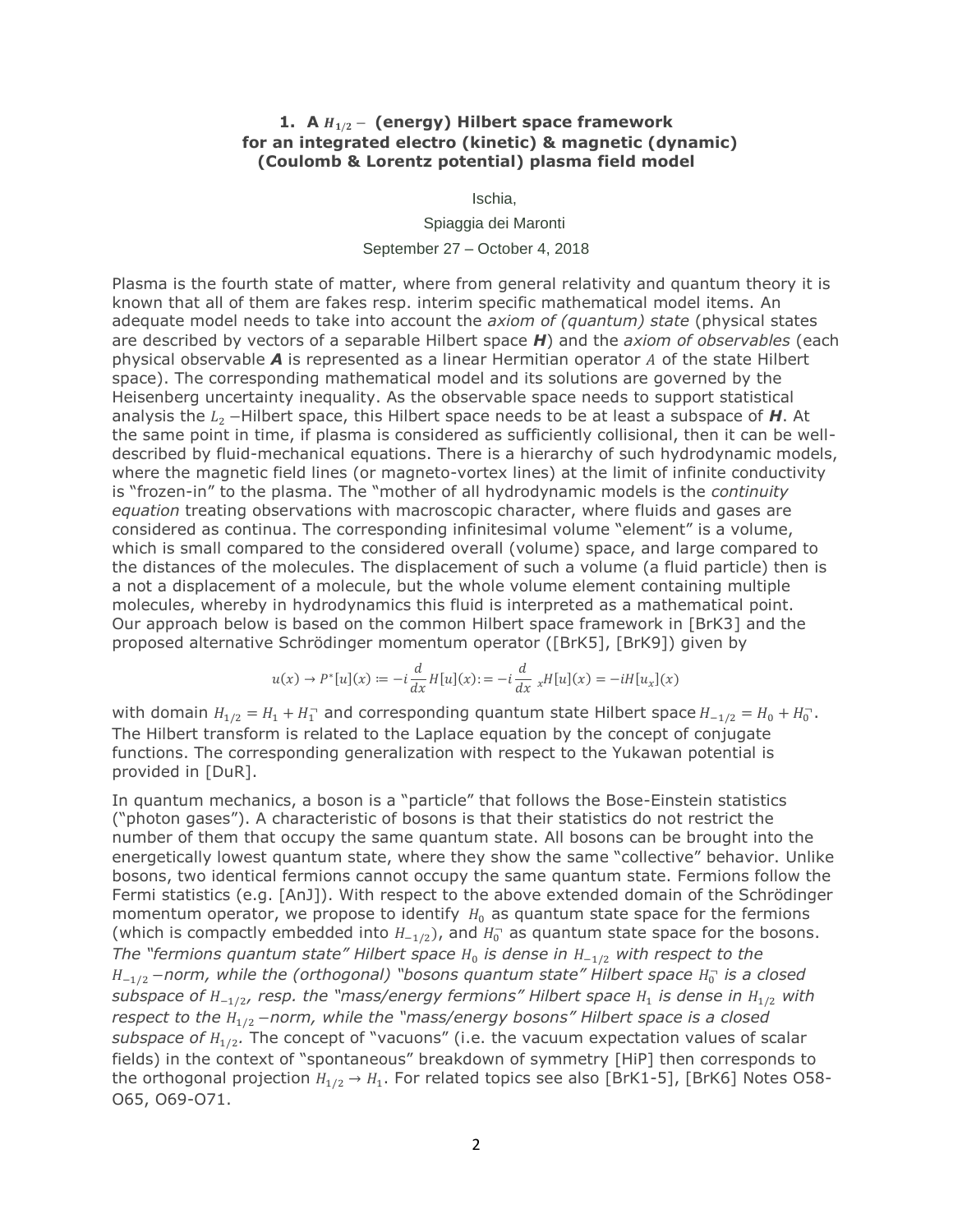In section 4 below, we provide a distributional variational Hilbert space framework for Landau type equations being enriched by an additional norm with an "exponential decay" behavior in the form  $(t > 0)$  (in line with the statistics above) given by ([BrK5])

$$
(x,y)_{\alpha,(t)} = \sum_{k} \sigma_k^{\alpha} e^{-\sqrt{\sigma_k}t} (x,\varphi_k)(y,\varphi_k) \quad , \quad ||x||_{\alpha,(t)}^2 := (x,x)_{\alpha,(t)}.
$$

It is based on appropriately defined eigen-pair solutions of a problem adequate linear operator A with the properties (1) A selfadjoint, positive definite, (2)  $A^{-1}$  compact.

An element  $x = x_0 + x_0^- \in H_{-1/2} = H_0 + H_0^-$  with  $||x_0||_0 = 1$  is governed by the norm of its (observation) subspace H<sub>0</sub> in combination with the norm  $\|x\|_{(t)}^2 = (x, x)_{(t)}$  ([BrK3], [BrK5]) in the form

$$
||x||_{-1/2}^2 \le \theta ||x||_0^2 + \sum_{k=1}^{\infty} e^{1-\sqrt{\sigma_k} \theta} x_k^2 \quad \text{with} \quad \theta := ||x_0||_{-1/2}^2 \ ,
$$

which is a special case of the general inequality ( $\alpha > 0$  be fixed)

$$
||x||_{-\alpha}^2 \le \delta^{2\alpha} ||x||_0^2 + e^{t/\delta} ||x||_{(t)}^2.
$$

Plasma is an ionized gas consisting of approximately equal numbers of positively charged ions and negatively charged electrons. One of the key differentiator to neutral gas is the fact that its electrically charged particles are strongly influenced by electric and magnetic fields, while neutral gas is not. The continuity equation of ideal magneto-hydrodynamics is given by  $( [DeR] (4.1) )$ 

$$
\frac{\partial}{\partial t}\rho+\nabla\cdot(\rho\textit{\textbf{v}})=0
$$

with  $\rho = \rho(x,t)$  denoting the mass density of the fluid and  $\nu$  denoting the bulk velocity of the macroscopic motion of the fluid. The corresponding microscopic kinetic description of plasma fluids leads to a continuity equation of a system of (plasma) "particles" in a phase space  $(x, v)$  (where  $\rho(x, t)$  is replaced by a function  $f(x, v, t)$ ) given by ([DeR] (5.1))

$$
\frac{\partial}{\partial t}f + v \cdot \nabla_x f + \frac{dv}{dt} \cdot \nabla_v f + f \frac{\partial}{\partial v} \cdot \frac{dv}{dt} = 0.
$$

In case of a Lorentz force the last term is zero, leading to the so-called collisions-less (kinetic) Vlasov equation ([ShF] (28.1.2)).

In fluid description of plasmas (MHD) one does not consider velocity distributions (e.g. [GuR]). It is about number density, flow velocity and pressure. This is about moment or fluid equations (as NSE and Boltzmann/Landau equations). In [EyG] it is proven that smooth solutions of non-ideal (viscous and resistive) incompressible magnetohydrodynamic (plasma fluid) equations satisfy a stochastic (conservation) law of flux. It is shown that the magnetic flux through the fixed surface is equal to the average of the magnetic fluxes through the ensemble of surfaces at earlier times for any (unit or general) value of the magnetic Prandtl number. For divergence-free  $\vec{z} = (\vec{u}, \vec{B}) \in$  $C([t_0,t_f], C^{k,\alpha})$ , ( $\vec{u}(0), \vec{B}(0)) \in C^{k,\alpha}$  the key inequalities are given by

- unit magnetic Prandtl number:

$$
e^{-2\gamma(t_f-t_0)}\left\|\vec{z}\big(t_f\big)\right\|_2^2+2\int_{t_0}^{t_f}e^{-2\gamma(t-t_0)}[\varepsilon\|\vec{z}(t)\|_2^2+\mu\|\nabla\vec{z}(t)\|_2^2]dt\leq \|\vec{z}(0)\|_2^2
$$

general magnetic Prandtl number ( $\rightarrow$  stochastic Lundquist formula):

$$
e^{-2\gamma(t_f-t_0)}\left\|\vec{B}(t_f)\right\|_{2}^{2}+2\int_{t_0}^{t_f}e^{-2\gamma(t-t_0)}\left[\varepsilon\left\|\vec{B}(t)\right\|_{2}^{2}+\mu\left\|\nabla\vec{B}(t)\right\|_{2}^{2}\right]dt\leq\left\|\vec{B}(0)\right\|_{2}^{2}.
$$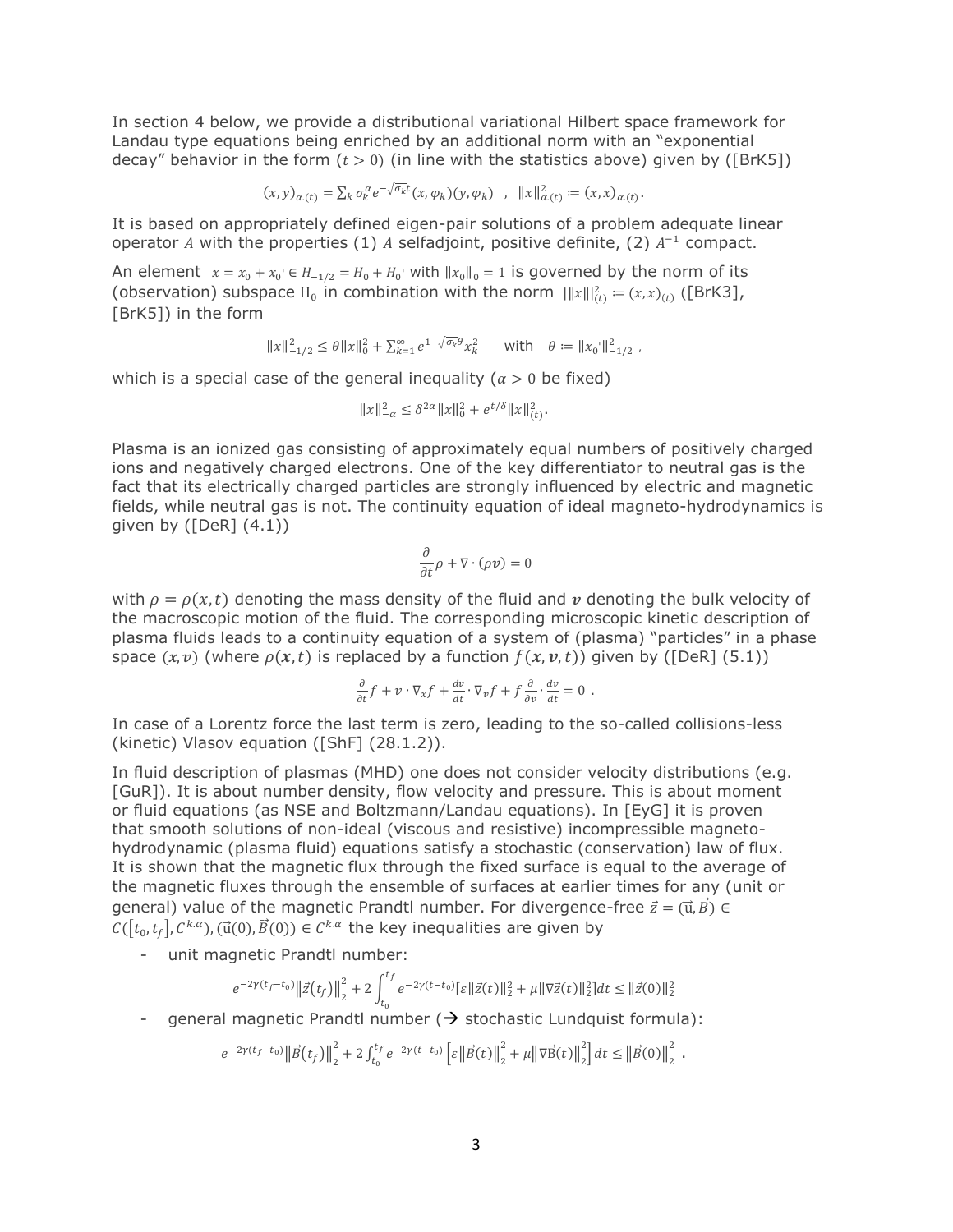The corresponding situation of the fluid flux of an incompressible viscous fluid leads to the Navier-Stokes equations. They are derived from continuum theory of non-polar fluids with three kinds of balance laws: (1) conservation of mass, (2) balance of linear momentum, (3) balance of angular momentum ([GaG]). Usually the momentum balance conditions are expressed on problem adequate "force" formula derived from the Newton formula =  $m \cdot \frac{dv}{dt}$  $\frac{dv}{dt}$ . For getting any well-posed (evolution equation) system is it necessary to define its corresponding initial-boundary value conditions.

The NSE are derived from the (Cauchy) stress tensor (resp. the shear viscosity tensor) leading to liquid pressure force  $\frac{\partial p}{\partial x}$  $\frac{\partial p}{\partial x_i} = -\frac{\partial T_{ji}}{\partial x_j}$  $\frac{\partial H_{ji}}{\partial x_j}$ + $\mu$ ∆ $v_i$ . In electrodynamics & kinetic plasma physics the linear resp. the angular momentum laws are linked to the electrostatic (mass "particles", collision, static, quantum mechanics, displacement related; "fermions") Coulomb potential resp. to the magnetic (mass-less "particles", collision-less, dynamic, quantum dynamics, rotation related; "bosons") Lorentz potential.

In [PlJ] a mathematical mass element concept is considered, which replaces the mathematical "mass" object  $x$  (real number) by a "differential" object  $dx$ . It leads to alternative unit outer normal derivative definition enabling a Newton potential, where a density function is replaced by its differential. This goes along with Plemelj's definition of a double layer potential. From a mathematical point in view this means that a Lebesgue integral is replaced by a Stieltjes integral. This goes along with Plemelj's double layer potential definition. From a physical interpretation perspective it means that Newton's "long distance test particle" defining a potential function is influenced by the enclosed mass elements and no longer by their corresponding density function, only.

When one wants to treat the time-harmonic Maxwell equations with variational methods, one has to face the problem that the natural bilinear form is not coercive on the whole Sobolev space  $H_1$  ([KiA]). On can, however, make it coercive by adding a certain bilinear form on the boundary of the domain (vanishing on a subspace of  $H_1$ ), which causes a change in the natural boundary conditions ([CoM]).

The mathematical tool to distinguish between unperturbed cold and hot plasma is about the Debye length and Debye sphere ([DeR]). The corresponding interaction (Coulomb) potential of the non-linear Landau damping model is based on the (Poisson) potential equation with corresponding boundary conditions. A combined electro-magnetic plasma field model needs to enable "interaction" of cold and hot plasma "particles", which indicates Neumann problem boundary conditions. The corresponding double layer (hyper-singular integral) potential operator of the Neumann problem is the Prandtl operator  $\overline{P}$ , fulfilling the following properties ([LiI] Theorems 4.2.1, 4.2.2, 4.3.2):

- i) the Prandtl operator  $\overline{P}: H_r \to \widehat{H}_{r-1}$  is bounded for  $0 \le r \le 1$
- ii) the Prandtl operator  $\overline{P}$ : H<sub>r</sub> →  $\widehat{H}_{r-1}$  is Noetherian for  $0 < r < 1$
- iii) for  $1/2 \le r < 1$ , the exterior Neumann problem admits one and only one generalized solution.

Therefore, the Prandtl operator enables a combined (conservation of mass & (linear & angular) momentum balances) integral equations system, where the two momentum balances systems are modelled by corresponding momentum operator equations with corresponding domains according to  $H_{1/2} = H_1 \times H_1$ . For a correspondingly considered variational representation (e.g. for the (Neumann) potential equation or the corresponding Stokes equation) it requires a less regular Hilbert space framework than in standard theory. Basically, domain  $H_1$  of the standard (Dirichlet integral based) "energy" (semi) inner product  $a(u, v) = (\nabla u, \nabla v)$  is extended to  $H_{1/2}$  with a corresponding alternative (semi) inner product in the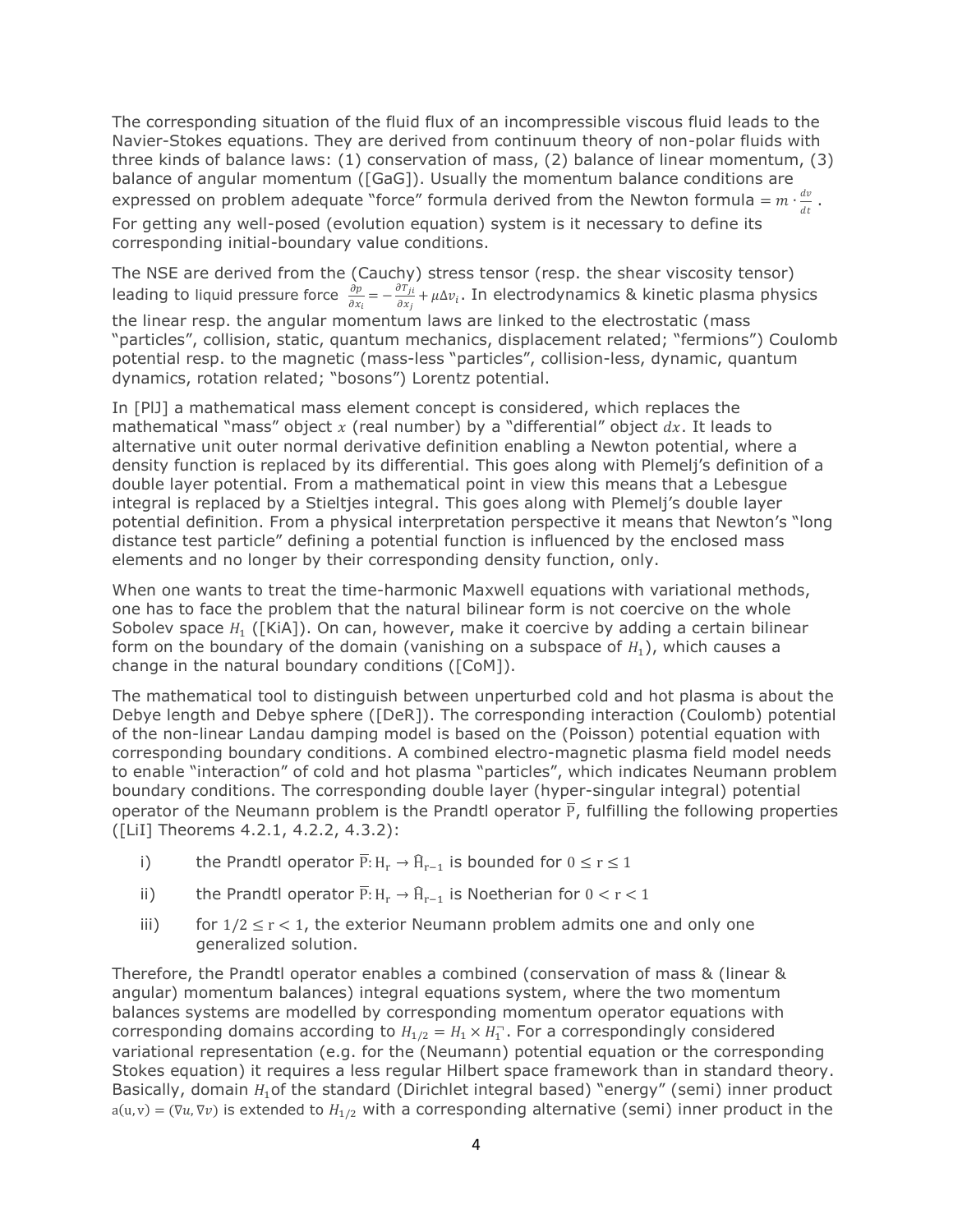form  $a(u, v) = (\nabla u, \nabla v)_{-1/2} = (u, v)_{1/2}$ . It enables e.g. the method of Noble ([VeW] 6.2.4), [ArA] 4.2), which is about two properly defined operator equations, to analyze (nonlinear) complementary extremal problems. The Noble method leads to a "Hamiltonian" function W(∙,∙) which combines the pair of underlying operator equations (based on the "Gateaux derivative" concept)

$$
Tu=\frac{\partial W(\acute{u},u)}{\partial\dot{u}}\ ,\ \ T^*\acute{u}=\frac{\partial W(\acute{u},u)}{\partial u}\quad u\in E=H_{1/2}\ \ ,\ \ \acute{u}\in \acute{E}=H_{-1/2}\, .
$$

The proposed (Hilbert space based) model provides a truly infinitesimal geometry. Variational integrators were originally developed for geometric time integration, particularly to simulate dynamical systems in Lagrange mechanics. In [StA] the concept of (electromagnetic) "variational integrators for the Maxwell equations with sources", including free sources of charge and current in non-dissipative media, is provided in the framework of differential form. The correspondence of the inner products of the distributional Hilbert spaces  $H_{-1/2}$  ,  $H_{-1}$  in the context of a proper ground state energy model is provided in [BrK9].

The alternative Hilbert space framework can also be applied for correspondingly modified Maxwell equations, which govern the electromagnetic field for given distributions of the electric charges and currents. The laws how those charges and currents behave are unknown. What's known, is, that electricity exists within the elementary particles (electron, positron), but the appropriate mathematical model, which is consistent with the Maxwell equations and the related Einstein field equations, is still missing. Only the energy tensor of electromagnetic fields *outside* of elementary particles is known. Modelling the elementary particles as singularities should be considered as interim "solution", only, as well as applying hydrodynamic equations (the classical mechanics approach) to describe "matter" by terms like the density of the ponderable substance (and the corresponding "Ruhemasse") and hydrodynamic pressure forces (area forces). The alternative Hilbert space framework preserves the electrostatics and magnetostatics equations ([ArA] 3.6, 3.7), while replacing Maxwell's electromagnetic "mass density / flux/flow" density concept (enabled by the Maxwell displacement current (density) concept to extend the Ampere law to the Ampere-Maxwell law) by Plemelj's "mass element / flux/flow strength" concept ([PlJ] §8). The latter one is enabled by Plemelj's alternative normal derivative concept ([PlJ] §5: space dimension n=2 & logarithmic potential), where  $du/dn$  is replaced by  $\bar{u}(\sigma) = -\int_{\sigma}^{\sigma} \frac{du}{d\sigma}$  $\frac{\sigma}{\sigma_0} \frac{du}{dn} ds$  ( $\bar{u}(\sigma)$  denotes the conjugate potential to  $u$ ). The latter one might be well defined, while the standard normal derivative might not be defined. We emphasis that  $\bar{u}(\sigma)$  is defined with purely boundary values, i.e. it requires no information about the interior or exterior domain of a related vector field. For the generalization of the Cauchy-Riemann equations to space dimension n=3 and related translation or rotation groups we refer to [StE2]. The corresponding physical interpretations are about "source density" or "invertebrate density/rotation" with its related mathematical formulas  $rot(u) = rot(\pm grad\varphi) = 0$  or  $div(rot(u)) = 0$  (which are the 3-space interpretations of the Poincare lemma  $d(d\omega) = 0$ . With respect to the below we also mention that the replacement of the displacement current concept avoids to "calibration (Eichung)" need to ensure well-posed PDE systems. As Plemelj's flow strength definition requires only information from the boundary/surface it can be applied to both, the Gaussian law (based on normal directions to the surface) and the Stokes law (based on tangential directions to the surface). This enables a new "double layer potential*s*" concept with two different potentials on each side of the double layer of the boundary/surface. The corresponding electrostatic and magnetostatic systems are linked by common flow strength values at each point of the surface.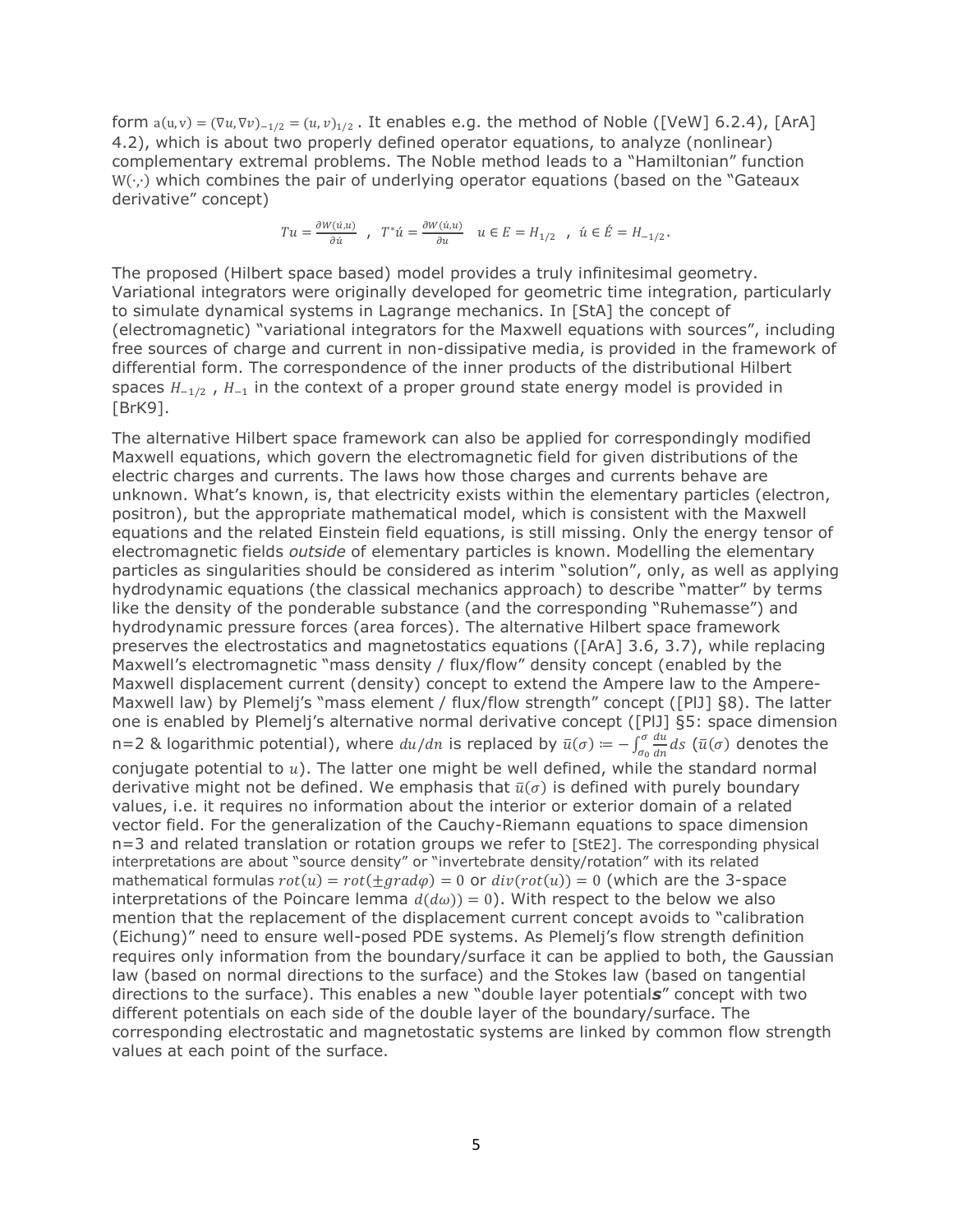In [CoM] a coercive bilinear form of the Maxwell equations in combination with appropriate boundary conditions is provided. The underlying "energy" inner product is based on the standard (energy) Hilbert space  $H_1xH_1$ . We propose the extended domain  $H_{1/2}xH_{1/2}$  in combination with a "boundary bilinear form" (based on the Prandtl operator  $T$  above with  $r = 1/2$ ) in the form

$$
a(u, v) := (divu, divv)_{-1/2} + \langle \overline{P}u, \overline{P}v \rangle_{-1/2} + (curlu, curlv)_{-1/2} \quad \forall u, v \in H_{1/2}^{\circ}
$$

In section 2 & 4 below, we consider the Leray-Hopf (Helmholtz-Weyl) operator  $P: H_\beta\to H_\beta^\sigma$ (whereby  $H^{\sigma}_{\beta}$  denotes the divergence-free (solenoidal)  $H_{\beta}$ ). It is linked to the tensor product of the Riesz operators  $Q = RxR$  (which is selfadjoint and a projection operator, i.e.  $Q = Q^2$ ) and the curl operator by the following identities ([LeN]):  $P + Q = Id$ ,  $curl = curl^*$ ,  $curl^2 = -\Delta P$ ,  $[P, curl] = 0, Pcurl = curl P = curl$ , and P is also a projection operator (i.e.  $P = P^2$ ), if  $divu = 0$ .

The physical interpretation is then as above: The "energy" space  $H_{1/2}^{\circ} = H_1 \times H_1^{\circ}$  is built on the "charged electrical particles" Hilbert space  $H_1$  and its related distributions (which is dense in  $\rm{H}_{1/2}$  with respect to the  $\rm{H}_{1/2}^{^\circ}-$  norm), and the "orthogonal" Hilbert space  $\rm{H}_{1}^{-}$ generating those "charged electrical particles" (which is a closed subspace of  $H_{1/2}$ ). The Hilbert space  $H_1^-$  "acts" on the "particles" in  $H_1$  (governed by the Prandtl operator), but also "binary collisions" in  $H_1$  acts on  $H_1$ , giving "back" energy into the Hilbert space  $H_1$ , w/o affecting corresponding (statistical) distribution function in  $H_1$ . Without additional energy from "outside" the "system" the probability, that two "particles" collide, is zero.

The modified Maxwell equations are proposed as non-standard model of elementary particles (NMEP). Electromagnetic waves propagation in vacuum can be described by the source-free Maxwell equations w/o specifying anything about charges or currents that might have produced them. It provides an alternative model for spontaneous symmetry breakdown with massless bosons ([HiP]). In [WeP], [WeP1], self-adjoint extensions and spectral properties of the Laplace operator with respect to electric and magnetic boundary conditions are provided.

The ("Pythagoras") split of the newly proposed energy norm  $||x||_{1/2}^2 = ||x_0||_{H_0}^2 + ||x_0||_{H_0}^2$  goes along with two corresponding groups of transformations, the group of translations and the group of rotations. The corresponding theory of generalized Cauchy-Riemann equations are given in [StE1] III, 4.2, and [StE2]. There are basically two characterizations of all possible generalizations of the Cauchy-Riemann equations: (1) the existence of a harmonic function *H* on  $R^{n+1}_+$  so that  $u_j = \frac{\partial}{\partial x_j}$  $\frac{\partial}{\partial x_j}H$ ,  $j=0,1,2,...n$ ; (2) rotation group theory based, building on the (complex unitary) vector space of symmetric tensors of  $2x^2$  matrices. The latter one includes the "electron equation of Dirac" in the case w/o external forces, with zero mass, and independent of time ([StE2]).

The same (extended Maxwell equations, combined transformation group for kinetic and potential energy interaction) concept as above can be applied to the Einstein field equations. In this context we note that the gravity "force" is an only attractive one. At the same point in time the magnetic field of the earth is the result of the gravity "force". The electromagnetic waves propagation in vacuum of the Maxwell equations corresponds to the Weyl (curvature) tensor, while the Ricci flow equation governs the evolution of a given metric to an Einstein metric ([AnM]). The Einstein vacuum field equations allow wave solutions describing a propagating gravitation field in a geometrical Minkowski space. The wave front of this gravitation field, which is the boundary of the curved and the plane space propagates with light speed.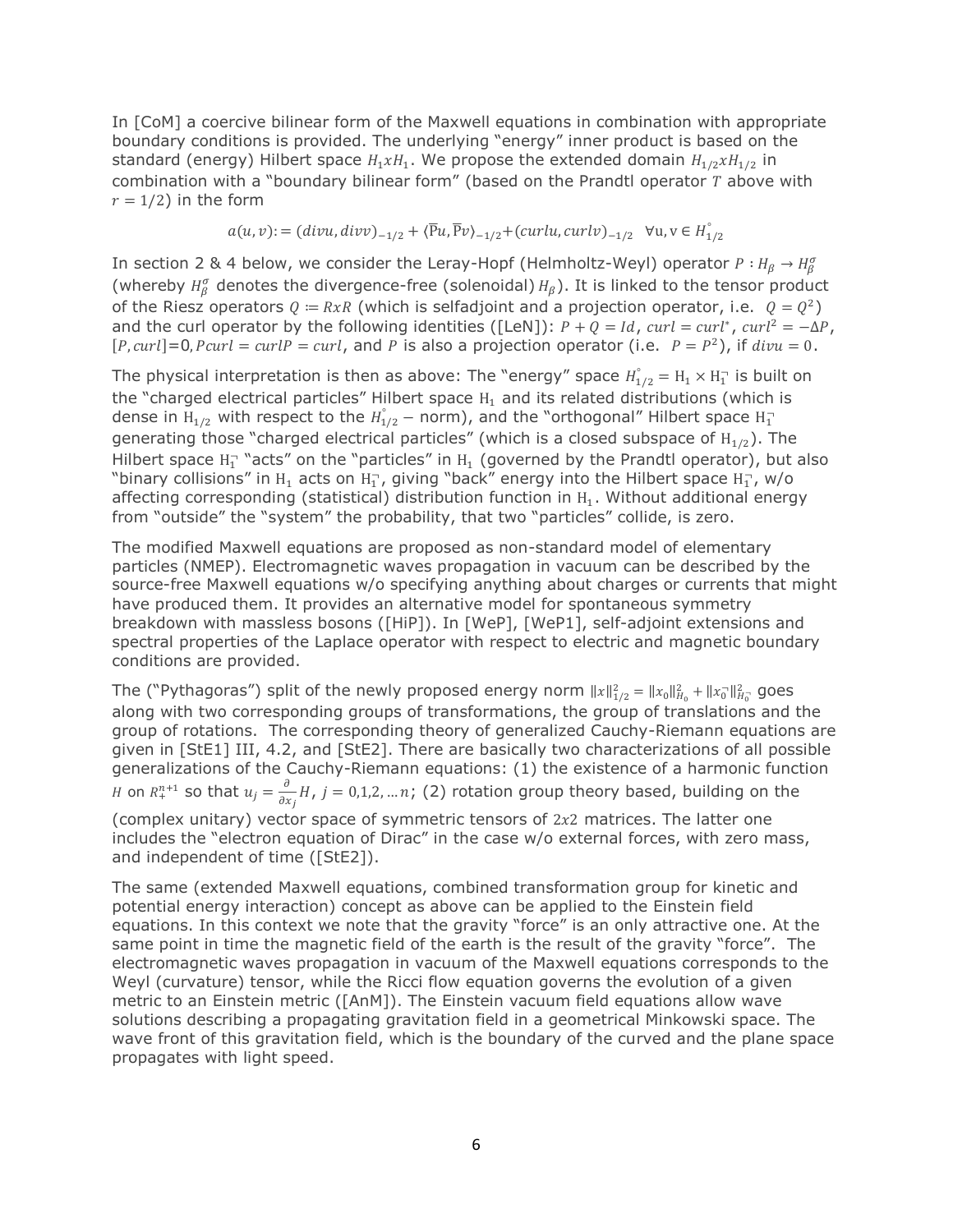The distributional Hilbert space framework above is also proposed as an appropriate framework for Wheeler's geometrodynamics ([WhJ]), which is about the attempt to describe space-time and associated phenomena completely in terms of geometry. It especially would enable a consistent model for "graviton" quanta dynamics regarding gravitation waves in Einstein's vacuum field equations and corresponding "graviton" quanta properties in quantum field theory.

A Hilbert space based variational representation of the Einstein field equations goes along with a geometric structure on a 3-manifold, which is a complete, locally homogeneous Riemannian metric  $q$ .

A geometric 3-manifold (i.e. a 3-manifold admitting a geometric structure) admits eight simply connected geometries with compact quotients  $G/H$ . Those eight geometric structures are rigid in that there are no geometries which interpolate continuously between them. Among them the constant curvature geometries  $H^3$  and  $S^3$  are by far the most important to understand (in terms of characterizing which manifolds are geometric). The stationary points of the volume-normalized Ricci flow are exactly the class of Einstein metrics, i.e. metrics of constant Ricci curvature. Einstein metrics are of constant curvature and so give the geometries  $H^3$ ,  $R^3$  and  $S^3$  geometries. The Ricci flow is a non-linear heat-type equation for  $g_{ii}$  ([AnM]).

The Ricci curvature is a symmetric bilinear form, as it is the metric. In  $[G\ddot{o}K]$  a 4-D space S is provided, where matter everywhere rotates relative to the compass of inertia with the angular velocity with the properties:  $(1)$  S is homogeneous,  $(2)$  there exists a oneparametric group of transformations of  $S$  into itself which carries each world line of matter into itself, so that any two world lines of matter are equidistant,  $(3)$  S has rotational symmetry, (4) a positive direction of time can consistently be introduced in the whole solution.

With respect to long term stability questions we note, that both, Euler and NS equations, with smooth initial data possess unique solutions which stay smooth forever in case of space dimension n=2. For 3D-NSE the question of global existence of smooth solution vs. finite time blow up is one of the Clay Institute Millennium problems. Having in mind the setting  $y(t) \coloneqq \|v(t)\|^2$  the ODE  $\frac{\partial}{\partial t}y(t) = y^2(t)$ ,  $y(0) = y_0$ , shows the solution  $y(t) = \frac{y_0}{1-t}$  $\frac{y_0}{1-t \cdot y_0}$ , which, for some initial data  $y_0 > 0$ , becomes infinite in finite times. An  $H_{-1/2}$  inner product based variational representation of the 3D-NSE enjoys a corresponding (evolution) ODE in the form  $\frac{\partial}{\partial t} y(t) = c_{\|v(t)\|_1} \cdot y^{1/2}(t)$  ([BrK4]).

We note that for an initial value function  $a_0 \in L_\infty(R^n)$  there is an unique local in time solution for the NSE with

 $p = \sum_{i,j=1}^n R_i R_j v_i v_j$ ,  $R_i$  denotes the Riesz operator.

In [GiY] it is shown that in  $R^2$  this solution can be extended globally in time.

In [HeJ] it is shown for existing solutions of the NSE, for which the Dirichlet norm  $a(v, v) =$ ( $\nabla v$ ,  $\nabla v$ ) with domain  $H_1$  of the velocity is continuous as  $t = 0$ , this is not the case for the corresponding normalized  $L_2$ norm of the pressure. At the same point in time, the pressure can be characterized as solution of a Neumann problem by formally operating with "div" on both sides of the NSE ([GaG]). If follows that the prescription of the pressure  $p$  at the bounding walls or at the initial time independently of  $v$ , could be incompatible with the initialboundary data from the NSE system, and, therefore, could render the problem ill-posed. Both cases above supports the proposed extended Dirichlet norm of the Hilbert space  $H_{1/2}$ .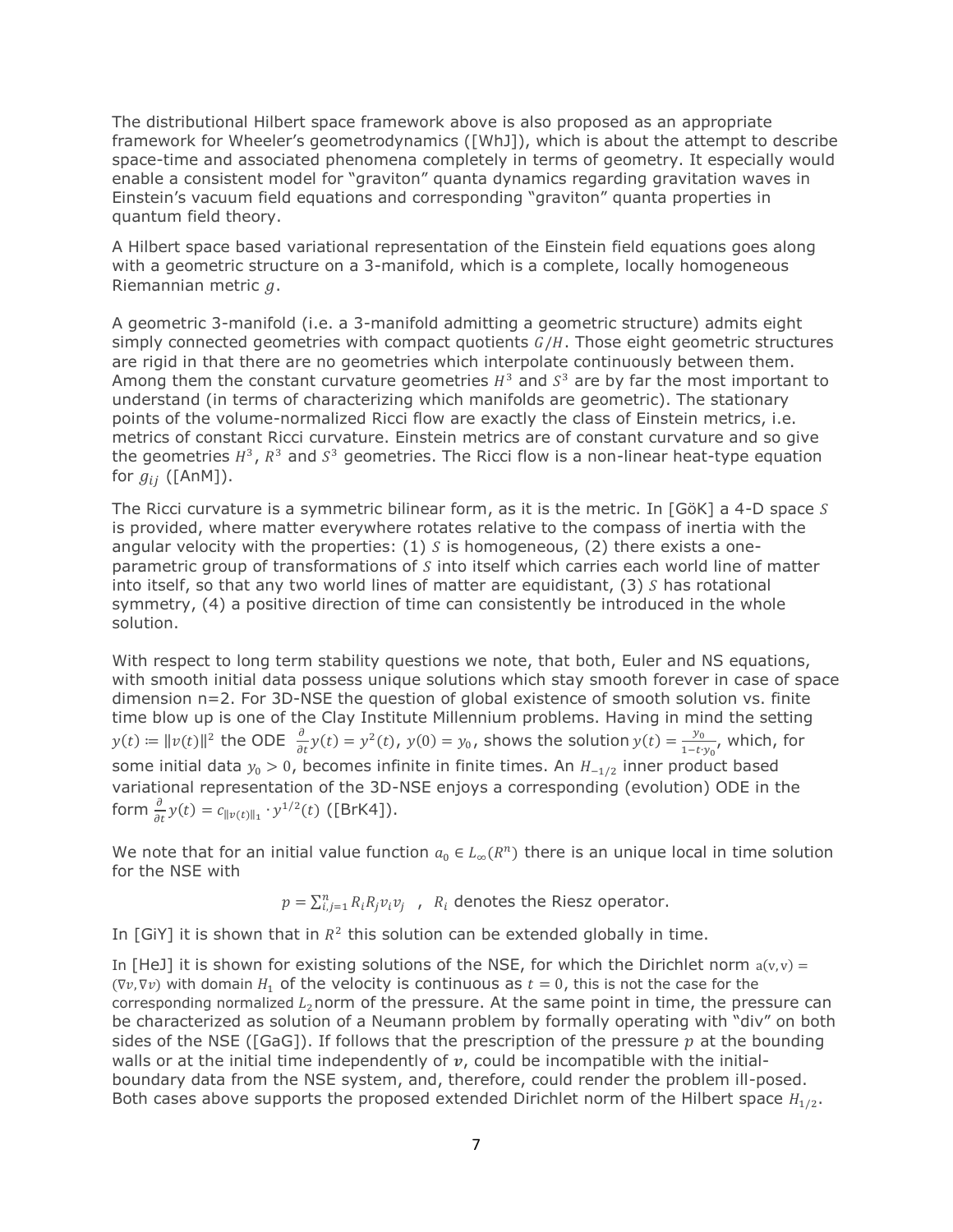Nonlinear evolution equations are also analyzed in a Schauder/Lipschitz function space framework. The space of Lipschitz continuous functions is defined by the norm ([StE] V.4, proposition 6)

$$
||f||_{\alpha} := ||f||_{L_{\infty}} + \sup_{|t|>0} \frac{||f(x+t) - f(x)||_{L_{\infty}}}{|t|^{\alpha}} \ (0 < \alpha < 1).
$$

*Proposition 6: Every Lipschitz continuous function may be modified on a set of measure zero so that it becomes continuous*.

We note that the spaces  $C^{k,\alpha}$  are compactly embedded on  $C^0$  and there is a general principle bounding the norm in  $C^{k,\alpha}$  of a linear projection operator by means of the norm of in  $C<sup>0</sup>$  ([NiJ], [NiJ1]). Hölder- resp. Lipschitz spaces are the adequate ones in treating nonlinear elliptic problems ([NiJ]). Hölder space based Cauchy problem solution(s) of nonlinear evolutions equations are considered in [HöK]. Integral inequalities for the Hilbert transform applied to a nonlocal transport equation are provided in [CoA].

The Gromov compactness theorem (in the context of the study of the deformation and degeneration of general Riemann metrics with merely bounded curvature in place of constant curvature) is based on  $C^{1,\alpha}$  topology ([AnM]).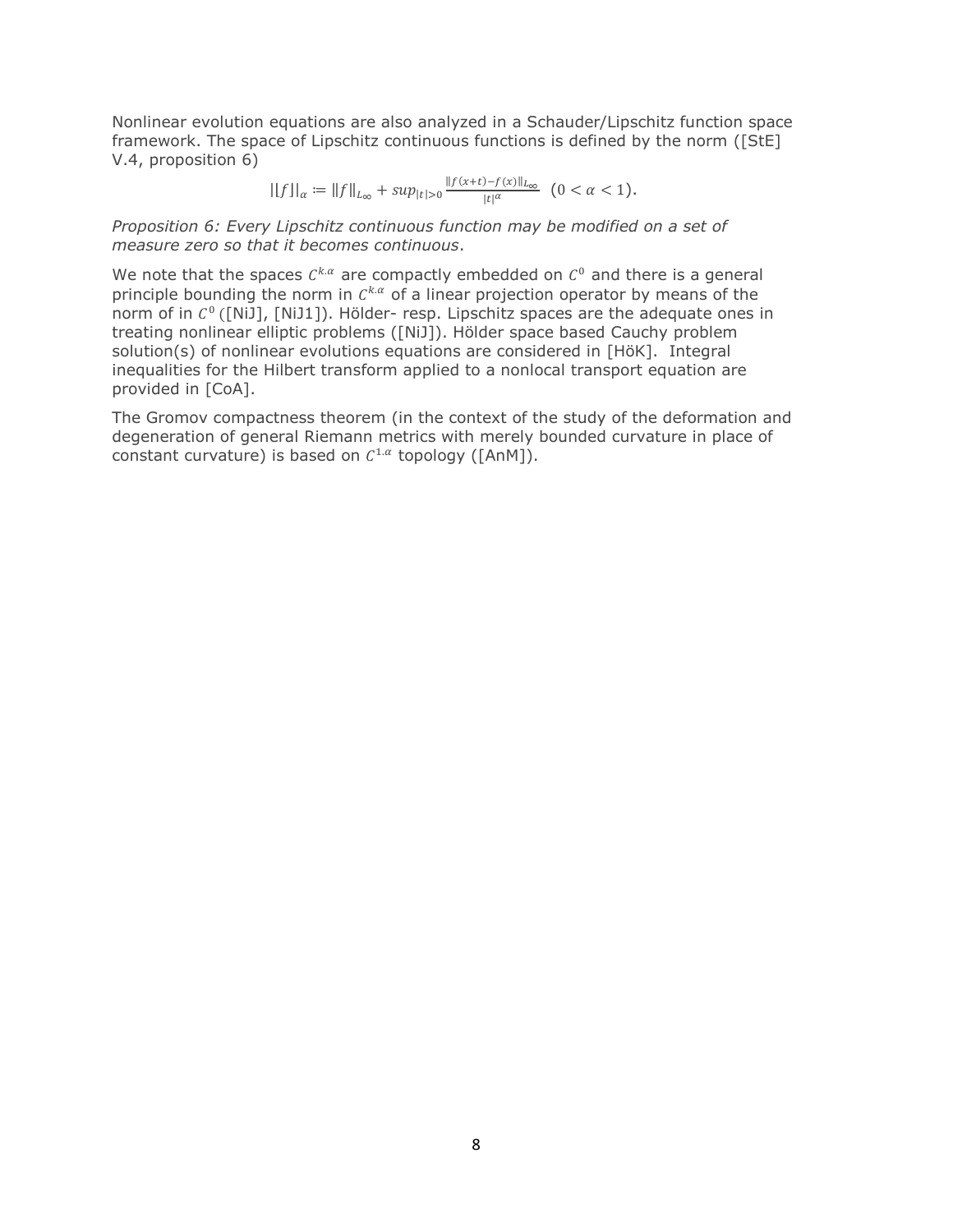## **2. Introduction**

In section 3 below, we provided a  $H_{-1/2}$  – Hilbert norm based estimate for the Fourier coefficient of ρ of the linearized Vlasov equation, as an alternative proof technique of the nonlinear Landau damping phenomenon as suggested in ([MoC]). In section 4 below a  $H_{-1/2}$  – Hilbert space based representation of a Landau type equation is provided following the described concept above.

The Boltzmann equation is a (non-linear) integro-differential equation which forms the basis for the kinetic theory of gases. This not only covers classical gases, but also electron /neutron /photon transport in solids & plasmas / in nuclear reactors / in super-fluids and radiative transfer in planetary and stellar atmospheres. The Boltzmann equation is derived from the Liouville equation for a gas of rigid spheres, without the assumption of "molecular chaos"; the basic properties of the Boltzmann equation are then expounded and the idea of model equations introduced. Related equations are e.g. the Boltzmann equations for polyatomic gases, mixtures, neutrons, radiative transfer as well as the Fokker-Planck (or Landau) and Vlasov equations. The treatment of corresponding boundary conditions leads to the discussion of the phenomena of gas-surface interactions and the related role played by proof of the Boltzmann H-theorem.

The Landau equation (a model describing time evolution of the distribution function of plasma consisting of charged particles with long-range interaction) is about the Boltzmann equation with a corresponding Boltzmann collision operator where almost all collisions are grazing. The mathematical tool set is about Fourier multiplier representations with Oseen kernels ([LiP1]), Laplace and Fourier analysis techniques (e.g. [LeN]) and scattering problem analysis techniques based on Garding type (energy norm) inequalities (like the Korn inequality) (e.g. [AzA]). Its solutions enjoy a rather striking compactness property, which is main result of [LiP1]. The collision operator of the Landau equation is given by

$$
Q(f, f) = \frac{\partial}{\partial v_i} \left\{ \int_{R^N} a_{ij}(v - w) \left[ f(w) \frac{\partial f(v)}{\partial v_j} - f(v) \frac{\partial f(w)}{\partial w_j} \right] dw \right\}
$$

with

$$
a_{ij}(z) = \frac{a(z)}{|z|} \Big\{ \delta_{ij} - \frac{z_iz_j}{|z|^2} \Big\} = \frac{a(z)}{|z|} P(z) := \frac{1 - [1 - a(z)]}{|z|} [Id - Q](z) \quad Q(z) := (R_i R_j)_{1 \le i, j \le N}
$$

and  $a(z)$  symmetric, non-negative and even in z and  $R_i$  denote the Riesz operators, and with an unknown function f corresponding at each time  $t$  to the density of particle at the point  $x$  with velocity  $v$ .

The Landau damping (physical, observed) phenomenon is about "*wave damping w/o energy dissipation by collisions in plasma*", because electrons are faster or slower than the wave and a Maxwellian distribution has a higher number of slower than faster electrons as the wave. As a consequence, there are more particles taking energy from the wave than vice versa, while the wave is damped ([BiJ]). The (kinetic) Vlasov equation is collisions-less ([ShF] (28.1.2)) and the related "constructive" proof of the (observed) Landau damping plasma phenomenon in [MoC] is based on analytic norms. In other words, the Vlasov equations are a not appropriate model for this phenomenon.

Vlasov's mathematical argument against the Landau equation (leading to the Vlasov equation) was, that "*this model of pair collisions is formally (!) not applicable to Coulomb interaction due to the divergence of the kinetic terms*". It is being overcome by the below distributions framework.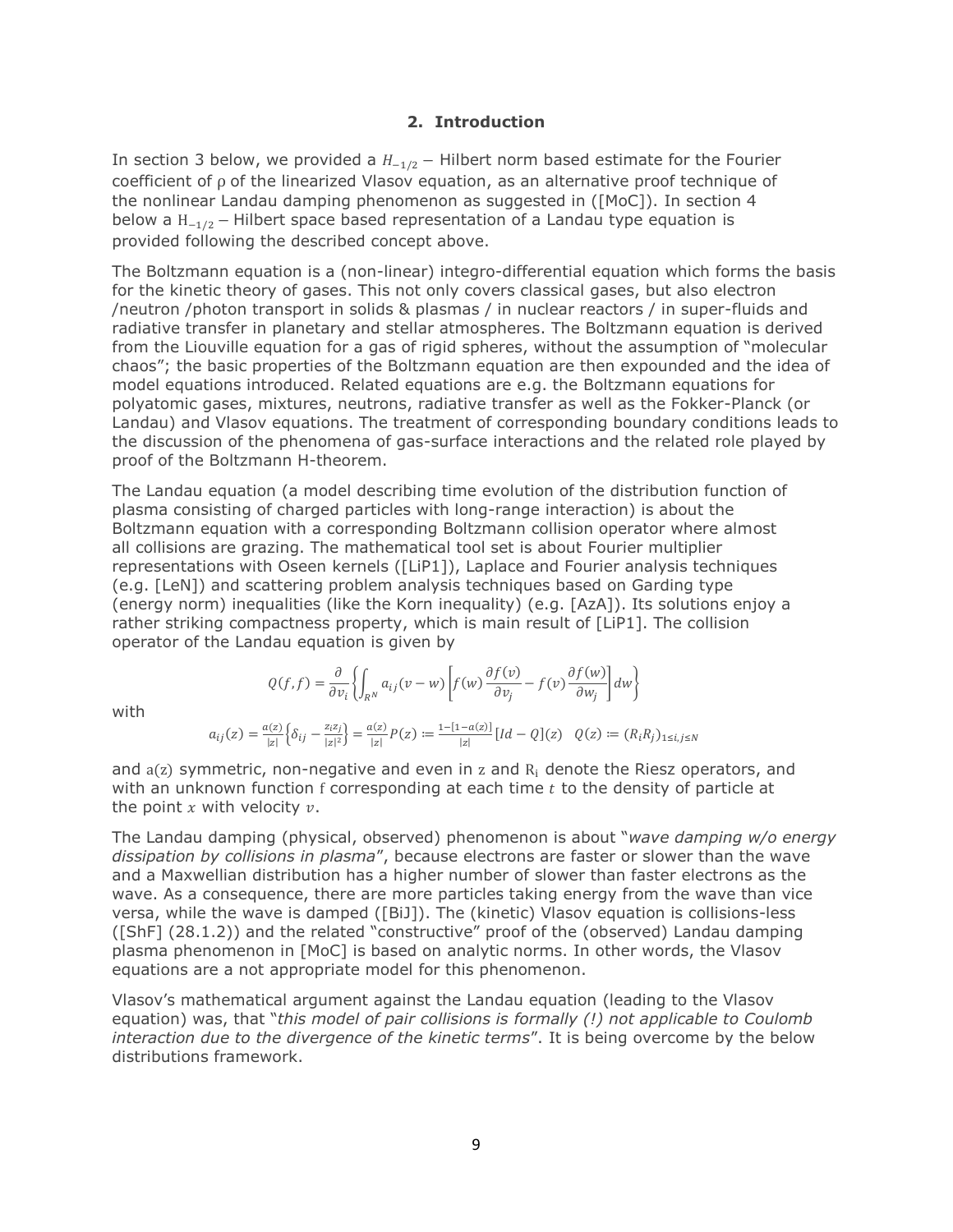Vlasov's formula for the plasma dielectric for the longitudinal oscillators is based on the integral ([ShF] p. 392)

$$
W\left(\frac{\omega}{k}\right) = -\int_{-\infty}^{\infty} \frac{F_0\prime(v)dv}{\frac{\omega}{k} - v} .
$$

As Landau pointed out, this model overlooks the important physical phenomenon of electrons travelling with exactly the same material speed  $v_{\varphi} = \frac{\omega}{k}$  $\frac{w}{k}$  and the wave speed  $v$ .

In ([ShF] p. 395) the correct definition (as provided by Landau) for the Vlasov formula is given, which is basically a threefold integral definition depending from the value  $\omega_I$  the imaginary part of  $\omega = \omega_R + i\omega_I$ :

$$
W\left(\frac{\omega}{k}\right) = -\int_{-\infty}^{\infty} \frac{F_0 I(v) dv}{\frac{\omega}{k} - v}
$$
 for  $\omega_I < 0$   
\n
$$
W\left(\frac{\omega}{k}\right) = -p \cdot v \cdot \int_{-\infty}^{\infty} \frac{F_0 I(v) dv}{\frac{\omega}{k} - v} - \pi i F_0 \left(\frac{\omega}{k}\right) sgn(k)
$$
 for  $\omega_I = 0$   
\n
$$
W\left(\frac{\omega}{k}\right) = -\int_{-\infty}^{\infty} \frac{F_0 I(v) dv}{\frac{\omega}{k} - v} - 2\pi i F_0 \left(\frac{\omega}{k}\right) sgn(k)
$$
 for  $\omega_I > 0$ 

If  $\omega_I$  were to continue and become positive (damped disturbance), then analytical continuation yields, in addition to the integral along the real line (which also presents no difficulty of interpretation), a full residue contribution.

 $Im(\omega)$  arises from the pole at  $v = v_{\omega}$ , which is about the pole of the above integral, when the path of *integration lies on the x-axis ([ChF] 7). Consequently, the effect is connected with those particles in the distribution that have a velocity nearly equal to the phase velocity - the "resonant particles". These particles travel along with the wave and do not see a rapidly fluctuating electric field: They can, therefore, exchange energy with the wave effectively. The easiest way to understand this exchange of energy is to picture a surfer trying to catch an ocean wave. If the surfboard is not moving, it merely bobs up and down as the wave goes by and does not gain any energy on the average. Similarly, a boat propeller much faster than the wave cannot exchange much energy with the wave. However, if the surfboard has almost the same velocity as the wave, it can be caught and pushed along by the wave; this is, after all, the main purpose of the exercise. In that case, the surfboard gains energy, and therefore the wave must lose energy and is damped. On the other hand, if the surfboard should be moving slightly faster that the wave, it would push on the wave as it moves as it moves uphill; then the wave could gain energy. In plasma, there are electrons both faster and slower than the wave. A Maxwellian distribution, however, has more slow electrons than fast ones. Consequently, there are more particles taking energy from the wave than vice versa, and the wave is damped. As particles with*  $v \approx v_{\omega}$  are trapped in the wave,  $f(v)$  is flattened near the phase velocity.

*In the nonlinear case when the amplitude of an electron or ion wave exited, say, by a grid is followed in space, it is often found that the decay is not exponential, as predicted by linear theory, if the amplitude is large ([ChF] 8.7). Instead, one typically finds that the amplitude decays, grows again, and then oscillates before settling down to a steady state value. Although other effects may also be operative, these oscillations in amplitude are exactly what would be expected from the nonlinear effect of particle trapping. Trapping of a particle of velocity occurs when its energy in the wave frame is smaller than the wave potential. … Small waves will trap only these particles moving at high speeds near . .... When the wave is large, its linear behavior can be expected to be greatly modified…. The quantity is called the bounce frequency of oscillation of a particle trapped at the bottom of sinusoidal potential well. The frequency of the equation of motion is not constant unless is small. The condition*  $\omega_B \geq \omega$  turns out to define the breakdown of linear theory even when other processes *besides particle trapping are responsible. Another type of nonlinear Landau damping involves the beating of two waves….*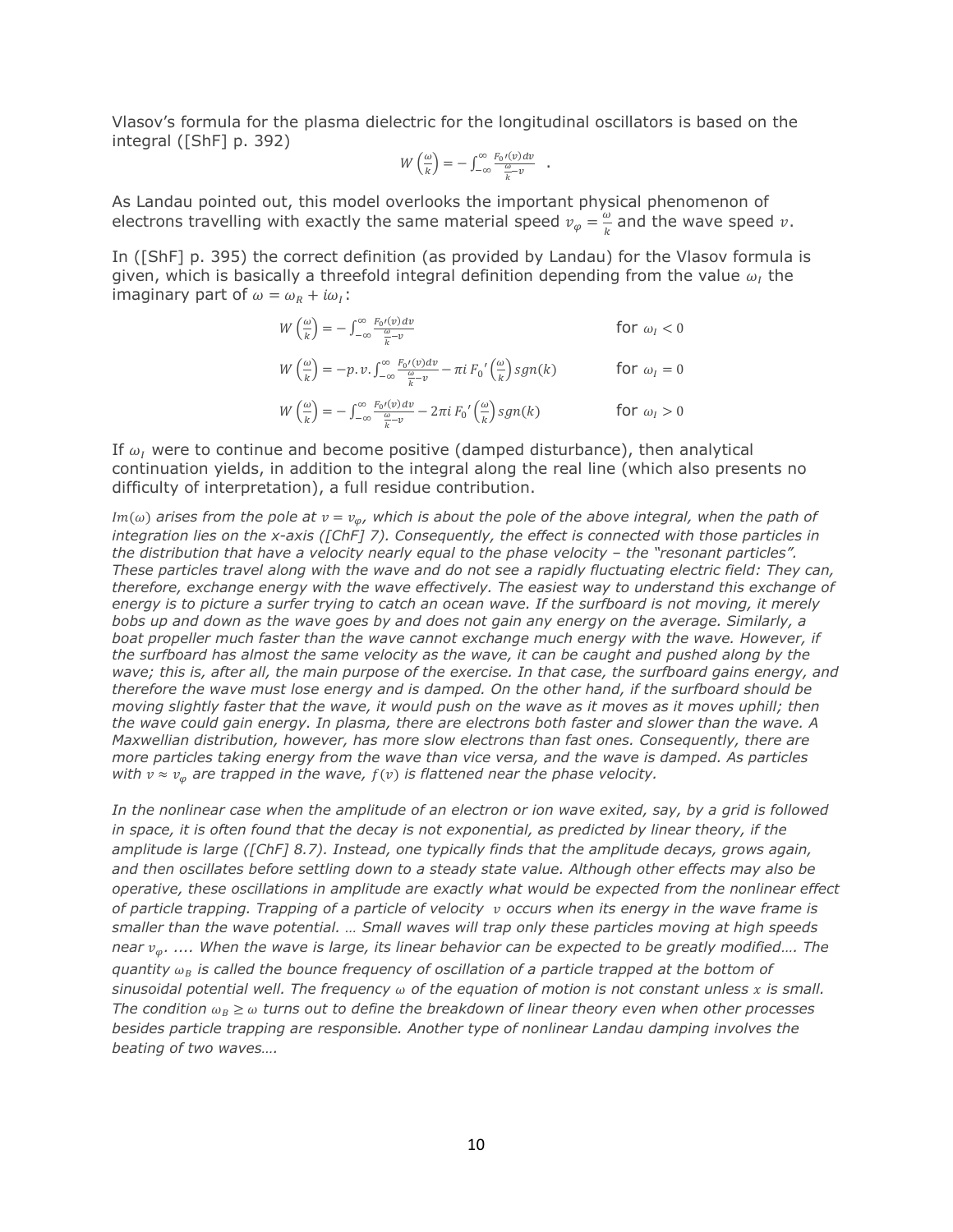In the proof of Mouhot and Villani of the Landau damping ([MoC]) the Laplace transform technique (as introduced by Landau) is replaced by a plain Fourier (inverse formula) analysis technique. The stability of the linearized Vlasov equation is studied by *classical* Volterra (integral) equation analysis establishing the linear Landau damping under certain conditions related to the homogeneous equilibrium function and the governing modes of the function ρ. In order to prove the non-linear Landau damping the corresponding Vlasov equation is solved by the Newton schema and corresponding (analytical!) norm (stability) estimates are provided. Those analytical norms are "hybrid" and "gliding", i.e. for the latter one the norm is changing with time to take into account the transfer of regularity to small velocity scales. This results into corresponding mathematical assumptions to guarantee convergent "analytical norms". The corresponding analytical norm estimates do not provide any evidence related to the physical explanation of the Landau damping.

Mathematically, the issues about the Vlasov formula, which are about

- not well defined classical (divergent) integral formula for relevant domain values
- correct Vlasov formula is split into three different formula depending from the sign of the value  $\omega_I$ , which is the imaginary part of  $\omega = \omega_R + i\omega_I$ ,

can be addressed by the "principle-value integral" (which was also the defending argument of Vlasov) still neglecting the underlying physical interpretation issue, as long as it is about a classical PDE framework. The "principle-value integral" of the Vlasov formula is given by the Hilbert transform  $H$  defined by

$$
H[\varphi](\omega) := \lim_{\varepsilon \to 0} \frac{1}{\pi} \int_{|\omega - y| > \varepsilon} \frac{\varphi(y)}{\omega - y} dy \enspace .
$$

It leads to the alternative Vlasov formula in the form

$$
_{x}H\left[\frac{\partial}{\partial v_{x}}g\right]\left(\frac{\omega}{k}\right):=lim_{\varepsilon\to 0}\frac{1}{\pi}\int_{|w-v_{x}|>\varepsilon}\frac{\frac{\partial}{\partial v_{x}}g(v_{x},v_{y},v_{z})}{\frac{\omega}{k}-v_{x}}dv_{x}\;,\;v=(v_{x},v_{y},v_{z})
$$

with properly (i.e. problem adequate) to-be-defined domain:

Following the ideas of [BrK3-6] we propose to model the collisions of plasma particles (which are charged particles with long-range interaction, where almost all collisions are grazing) by a weak  $H_{-1/2}$  –based variational representation with a corresponding  $H_{1/2}$  (energy) Hilbert space. The proposed Hilbert space ensures a well-defined Hilbert transform. The observable  $L_2$  – Hilbert space (supporting statistical analysis) is a compactly embedded subspace of  $H_{-1/2}$ . At the same point in time the model supports the PLemelj's alternative "mass element" concept, based on an alternative normal derivative concept ([PlJ] p.12). The normal derivative concept plays a key role to model the amount of fluid (mass) streaming in resp. out of a considered volume element defining the continuity equation. Plemelj's alternative normal derivative concept allows modelling those streams only based on boundary data w/o requiring any additional information from the interior domain.

Mathematically speaking this gains a regularity reduction in the same size as a reduction from  $C^1 \to C^0$ , or (in a variational form representation) from  $H_\alpha \to H_{\alpha-1/2}$ .

The above approach corresponds to the approach to directly deduce equations of gas dynamics by calculating moments of the Boltzmann equation for quantities that are conserved in collisions of particles composing the gas ([MiD] 3.2). This approach provides an independent derivation of the equations obtained not from macroscopic arguments, deepening the understanding of the physical meaning of the terms appearing in the equations.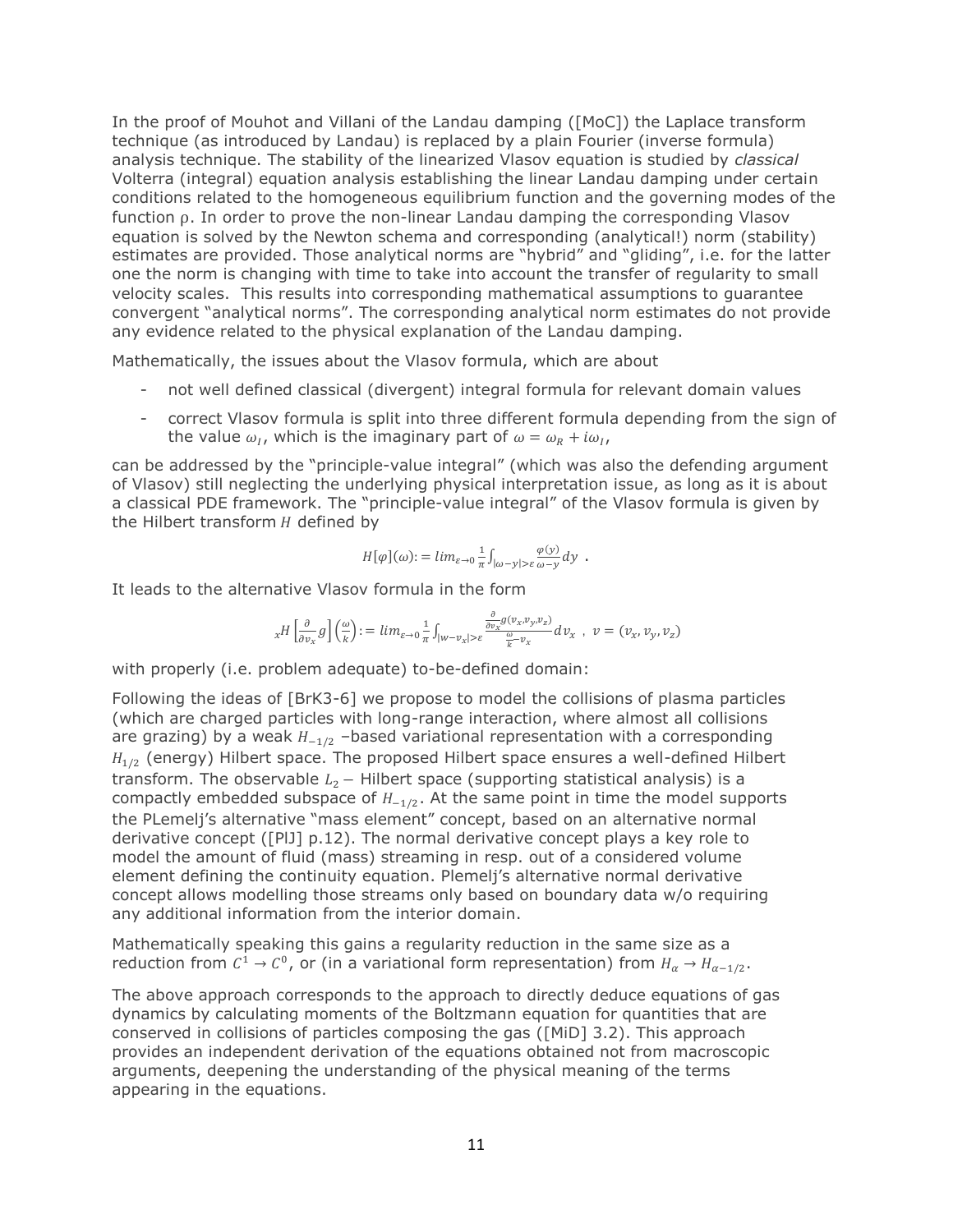Considering the corresponding approach for the 3-D NSE equations ([BrK4]) this corresponds to the a priori ("new "energy" norm) estimate of the non-linear term of the 3-D non-stationary, non-linear NSE. A  $H_{-1/2}$  Hilbert ("fluid") space enables the Sobolevskii-estimate of the non-linear term of the corresponding variational NSE representation, leading to the bounded, generalized energy inequality

$$
\frac{1}{2}\frac{d}{dt}\Big\|u\Big\|_{-1/2}^2+\Big\|u\Big\|_{1/2}^2\leq \Big|\big(Bu,u\big)_{-1/2}\Big|\leq c\cdot\Big\|u\Big\|_{-1/2}\Big\|u\Big\|_{1}^2
$$

For the correspondingly proposed NMEP we refer to [BrK4].

The corresponding Galerkin-Riesz approximation theory is provided in [BrK].

A combined  $L_2$  – based Fourier wave and  $(H_{-1/2} - H_0)$  – based Calderón wavelet (Nonstandard MEP) analysis tool is provided in [BrK3] (see also appendix).

In sufficiently hot plasma, collisions can be neglected. If, furthermore, the force  $F$  is entirely electromagnetic, the Vlasov equation takes the following form *([ChF] 7.2).*

$$
\frac{\partial}{\partial t}f + \boldsymbol{v} \cdot \nabla_{\boldsymbol{x}}f + \frac{q}{m}(\boldsymbol{E} + \boldsymbol{v} \times \boldsymbol{B}) \cdot \frac{\partial}{\partial v}f = 0.
$$

Based on the perturbation split  $f(x, v, t) = f_0(v) + f_1(x, v, t)$  the first order Vlasov equation for electrons is given by

$$
\frac{\partial}{\partial t} f_1 + \boldsymbol{v} \cdot \nabla_x f_1 - \frac{e}{m} \boldsymbol{E}_1 \frac{\partial}{\partial v} f_0 = 0.
$$

If  $f_0$  is a Maxwellian the corresponding dispersion relation (in a weak sense) is given by

$$
1 + \frac{\omega_p^2}{k^2} xH \left[ \frac{\partial}{\partial v_x} \tilde{f}_0 \right] \left( \frac{\omega}{k} \right) = 0.
$$

There are two nonlinear equations in connection with nonlinear plasma waves, the Korteweg-Vries and the nonlinear Schrödinger equations. The latter one is given by ([ChF] 8.7):

$$
i\frac{\partial}{\partial t}\varphi+p\frac{\partial^2}{\partial x^2}+q|\varphi|^2\varphi=0\ .
$$

Regarding the proof of the Landau damping in[MoC] we propose an alternative interaction potential  $W_x$  (for space dimension n=1) in the form  $W_x := H[W_x] = (H[W])_x$  resp. (for space dimension n>1) the related formula, where the derivative with respect to the variable  $x$  is replaced by the  $\nabla$  operator, while the Hilbert transform operator  $H$  is replaced by the Riesz transform operator *. The key differentiator to standard assumptions of Landau damping* papers with respect to  $W_k = \hat{W}(k)$  is about the fact, that all Hilbert (resp. Riesz) transformed functions and distributions already do have vanishing constant Fourier terms, i.e.  $\hat{W}_{k=0} = 0$ .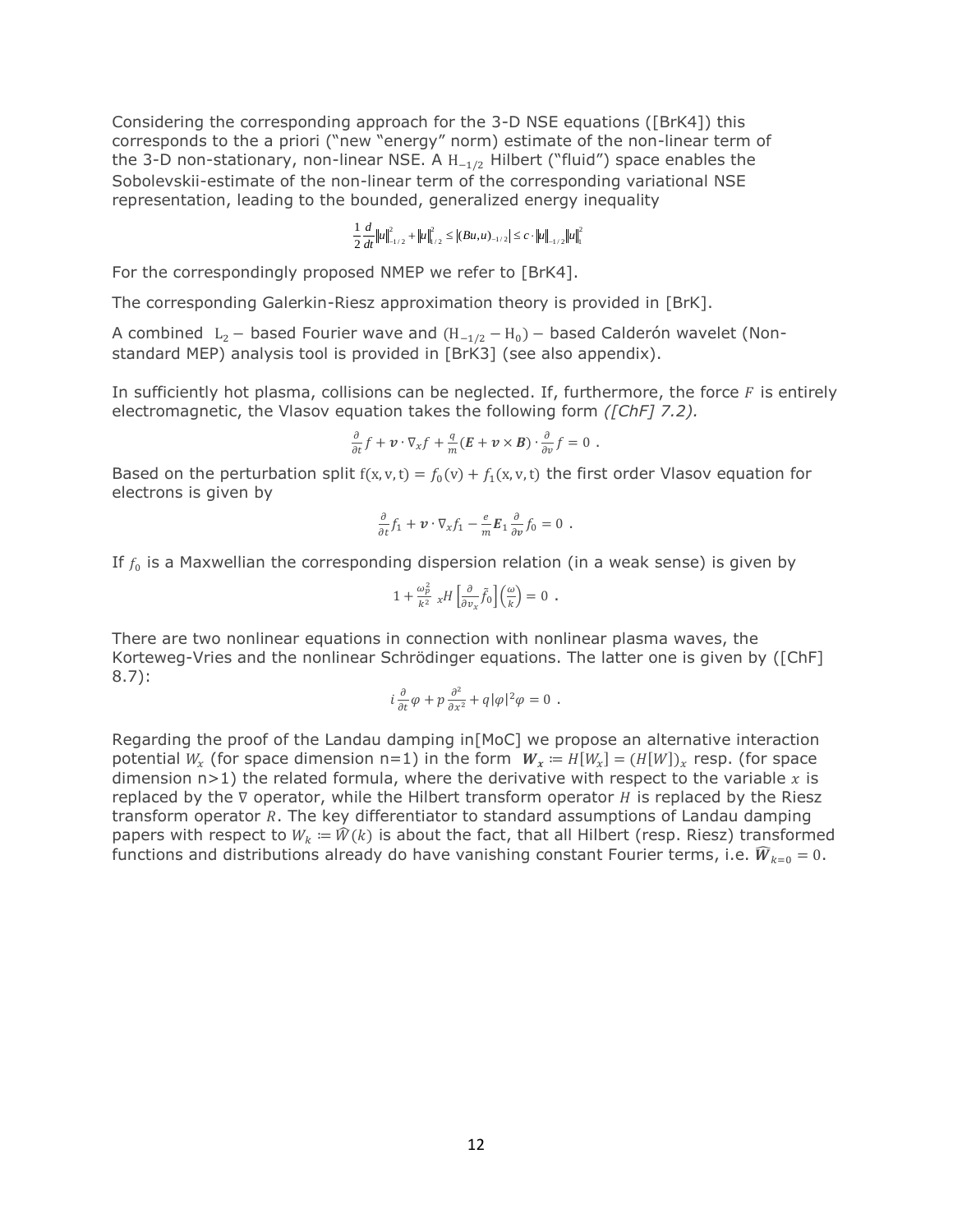## **3. A Hilbert norm estimate for the Fourier coefficient of** ρ **of the linearized Vlasov equation**

In this section we demonstrate the  $H_{-1/2}$  – Hilbert space solution concept based on the linearized Vlasov equation. For the notations of the following we refer to [MoC]. We will denote different numerical constants with the same symbol c.

We omit the analysis of the source term (the initial datum contribution) of the defining equation of the Fourier coefficients (i.e. the modes)  $\rho_k(t)$  of  $\rho$  (see [MoC] (11)), as its convergence rate is not problem solution relevant.

In the linearized Vlasov equation the Fourier coefficients (i.e. the modes) of  $\rho$  are linked by the following (Volterra integral type) term ( $W = R[W]$ )

$$
\rho_k(t) + 4\pi^2 W_k |k|^2 \frac{1}{k} \int_0^t k(t-\tau) \tilde{f}^o(k(t-\tau)) \rho_k(\tau) d\tau.
$$

Replacing the interaction potential W by its corresponding Riesz transformation  $W =$  $R[W]$  results into one of the standard assumptions, which is about a vanishing constant Fourier term  $\widehat{W}_{k=0} = 0$ .

Putting  $g(s) \coloneqq s \tilde{f}^o(s)$  ,  $\overline{g} \coloneqq \int_0^\infty g^2(v) dv$  it holds

$$
\int_0^t g^2(k(t-\tau))\,d\tau = \int_0^t g^2(ku)\,du = \frac{1}{k}\int_0^{kt} g^2(v)\,dv \leq \frac{1}{k}\int_0^{\infty} g^2(v)\,dv = \frac{\overline{g}}{k}.
$$

Putting  $\overline{\rho}_k^2(t) \coloneqq e^{-\alpha t} \rho_k^2(t)$   $(\overline{\rho}_k^2(t) \coloneqq e^{-\alpha t} \rho_k^2$   $(\alpha \in [0, \infty))$  this leads to an estimate in the form

$$
\overline{\rho}_{\alpha,k}^2(t) = e^{-\alpha t} \rho_k^2(t) \le c e^{-\alpha t} W_k^2 |k|^2 \left[ \int_0^t g(k(t-\tau)) \rho_k(\tau) d\tau \right]
$$

2

and therefore

$$
\overline{\rho}_{\alpha,k}^2(t) \leq c \overline{g}|k|W_k^2 \int_0^t e^{-\alpha \tau} \rho_k^2(\tau) d\tau = c \overline{g}|k|W_k^2 \int_0^t \overline{\rho}_k^2(\tau) d\tau.
$$

Applying the lemma of Gronwall (appendix) then results into

$$
\overline{\rho}^2_{\alpha,k}(t)\leq e^{c\overline{g}W_k^2|k|t}.
$$

In case of a Coulomb potential ( $W_k \approx \frac{1}{\nu}$  $\frac{1}{|k|}$ ) this inequality is governed by  $\overline{\rho}_{\alpha.k}^2(t) \leq e^{c\frac{t}{|k|}}$ . In case a  $H_{-1/2}$ Hilbert space is chosen this leads to the inequality in the form  $\frac{1}{|k|}\overline{\rho}_{\alpha.k}^2(t) \le$ 

1  $\frac{1}{|k|}e^{c\frac{t}{|k|}}$ . The counterpart of the critical term of the linearized Vlasov equation (  $(\nabla W * \rho)$  ·  $\nabla_{\mathbf{v}}\mathbf{f}^0$  ) in the Vlasov equation is given by the non-linear term F[f]  $\cdot\nabla_{\mathbf{v}}\mathbf{f}$ , whereby

$$
F[f](t,x) := - \iint \nabla W(x-y)f(t,y,w)dwdy.
$$

Because of the corresponding Vlasov-Poisson model

$$
F = -\nabla W, \ -\Delta_x W = \rho, \quad W = \frac{1}{4\pi|x|} *_{x} \rho, \quad \rho(x, t) = \int_{R^n} f(x, v, t) dv
$$

the combination of both systems is called the Vlasov-Poisson-Boltzmann (VPB) system. The extension of the VPB system, where the Vlasov force  $F$  (or self-consistent force, or mean force …) is replaced by the Lorentz force determined by the electromagnetic field created by the particles themselves is described in [LiP2].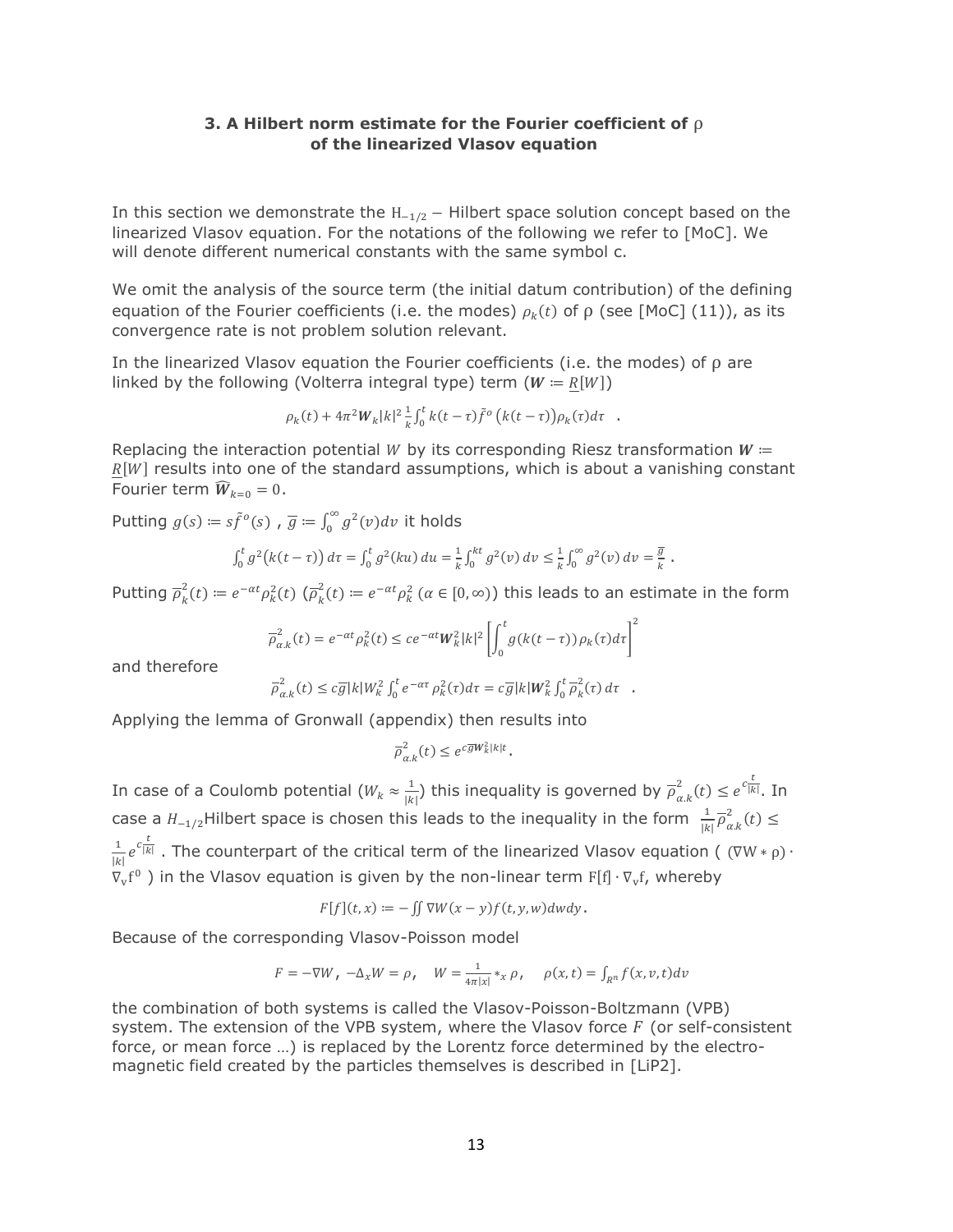In first step we consider a  $H_{-1/2}$  based variational representation in the following form

$$
(\frac{\partial}{\partial t}f,g)_0 + (v \cdot \nabla_x f,g)_0 + (F[f] \cdot \nabla_v f,g)_0 = 0 \quad \forall g \in H_0
$$

The term  $(v \cdot \nabla_x f, f)_0$  is governed by  $||f||_{1/2}$  for  $L_{\infty}$  –bounded  $v \in L_{\infty}$ .

The term  $(F[f] \cdot \nabla_v f, g)_0$  of the VPB system is proposed to be replaced by  $(F[f] \cdot \nabla_v f, g)_0$ , i.e. the potential W is replaced by its Riesz transform  $W = R[W]$ . Technically this is achieved by introducing an auxiliary function  $h(x) \coloneqq \frac{1}{x} \int_{\partial x}^{\partial}$  $\frac{\partial}{\partial v_x} f(x)$  considering the variational representation

$$
(\frac{\partial}{\partial t}h, g)_{-1/2} + (v \cdot \nabla_x h, g)_{-1/2} + (F[h] \cdot \nabla_v h, g)_{-1/2} = 0 \quad \forall g \in H_{-1/2}
$$

In the next section this concept is extended in the following way:

- the VPB system is replaced by the VLB system, whereby ( $[DeR] (1.1)-(1.3)$ )
	- $\circ$  a group of electrons at a given point in time in the plasma will move in response to the wave field (wave packages, Lorentz force)
	- $\circ$  the electromagnetic radiation through the Debye sphere is modelled via Plemelj's plasma mass element concept ([DeR] 5.4, [PlJ])
- an additional term is added to model the binary Coulomb collisions ([DeR]  $(1.4).$

We mention that the required well-defined (variational) Lorentz system as part of the VLB model above needs proper initial and boundary value conditions in the proposed  $H_{-1/2}$  framework. The corresponding electromagnetic radiation model might provide opportunities for a Hilbert space based "cycles of time" model ([PeR]).

In this context with respect to the related Maxwell resp. the gravity field equations we note that the variational space-time integrators concept for the Maxwell equations treats electromagnetic Lagrange density as a discrete differential 4-form in space-time ([StA]). The concept combines spatial and time discretization in developing geometric numerical integrators. The approach preserve, by construction, various geometric properties and invariants of the continuous physical systems that they approximate.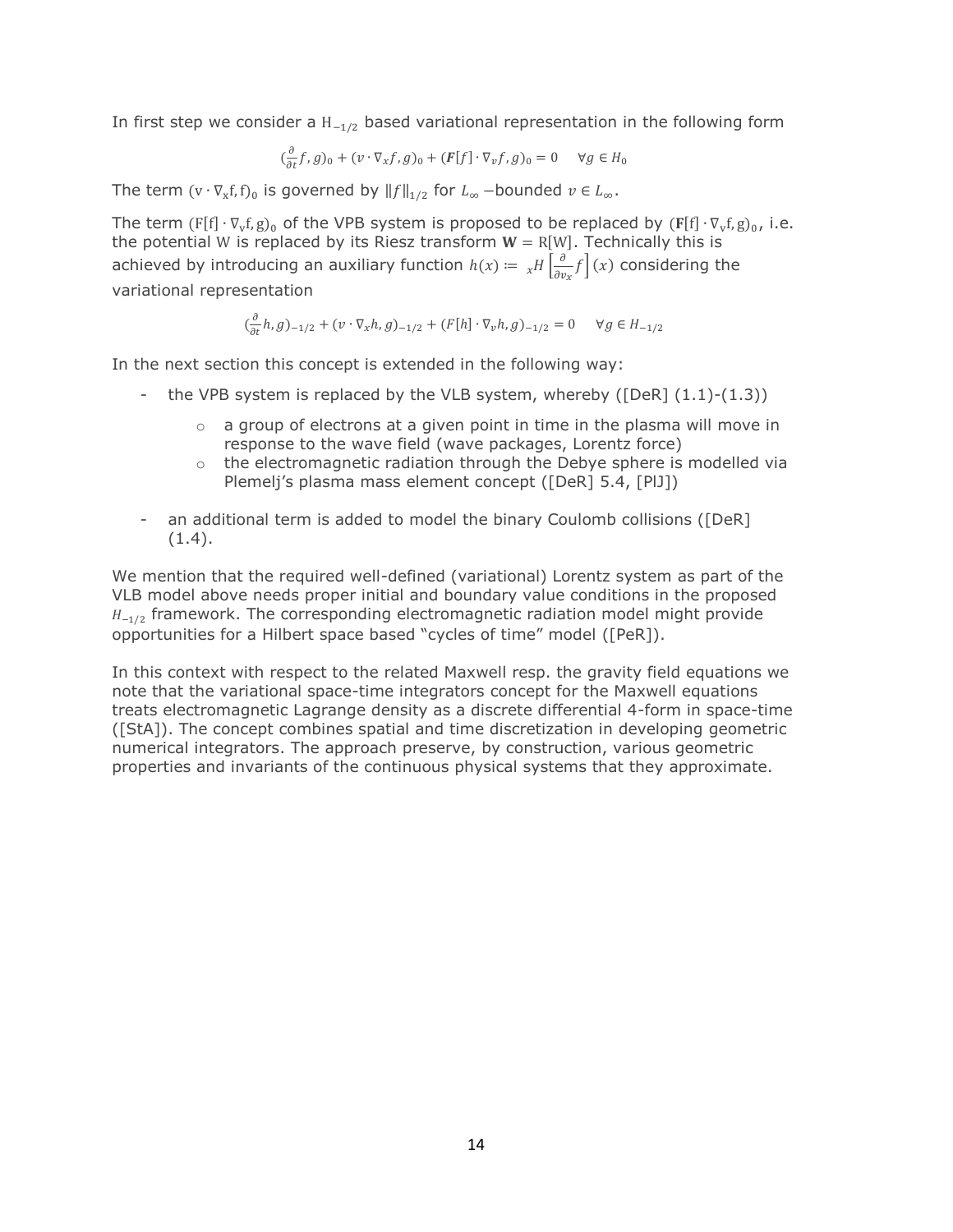## **4.** A  $H_{-1/2}$  − Hilbert space based representation of a Landau type equation

In this section we propose an alternative  $(H_{-1/2} - Hilbert)$  space based) approach to prove the Landau damping based on the Landau equation. It provides a Fourier (modes, wave) analysis in a distributional variational Hilbert space framework being enriched by an additional norm with an "exponential decay" behavior in the form  $(t >$ 0) given by ([BrK5])

$$
(x,y)_{\alpha.(t)} = \sum_{k} \sigma_k^{\alpha} e^{-\sqrt{\sigma_k}t} (x,\varphi_k)(y,\varphi_k) \quad , \quad ||x||_{\alpha.(t)}^2 := (x,x)_{\alpha.(t)}
$$

based on appropriately defined eigen-pair solutions of a problem adequate linear operator  $A$  with the property

 $\circ$  A selfadjoint, positive definite

 $\circ$   $A^{-1}$  compact.

The standard model operator related of the potential theory is the Laplacian operator −∆ . The example related to hydrodynamic theory is the Stokes operator ([TeR]  $(2.10)-(2.14)$ , whereby p denotes the density (or pressure) of the fluid. In [WeP], [WeP1] self-adjoint extensions of the Laplacian operator with respect to electric and magnetic boundary conditions are considered. Below we provide the adequate timedependent related Hilbert scale norm for the corresponding Cauchy problem.

An element  $x = x_0 + x_0^- \in H_{-1/2} = H_0 + H_0^-$  with  $||x_0||_0 = 1$  is governed by the norm of its (observation) subspace H<sub>0</sub> in combination with the norm  $\|x\|_{(t)}^2 = (x, x)_{(t)}$  ([BrK3], [BrK5]) in the form

$$
||x||_{-1/2}^2 \le \theta ||x||_0^2 + \sum_{k=1}^{\infty} e^{1-\sqrt{\sigma_k} \theta} x_k^2 \quad \text{with} \quad \theta := ||x_0||_{-1/2}^2,
$$

which is a special case of the general inequality ( $\alpha > 0$  be fixed)

$$
||x||_{-\alpha}^2 \le \delta^{2\alpha} ||x||_0^2 + e^{t/\delta} ||x||_{(t)}^2.
$$

The evolution equation with respect to the Laplacian operator −∆ is given by the heat equation  $Au = \dot{u} - \Delta u = h$ . The Fourier analysis technique is built on the eigen-pairs of the Laplacian  $-\Delta \varphi_k = \sigma_k \varphi_k$  leading to the ordinary differential equation  $\dot{u}_k(t) - \sigma_k u_k(t) =$  $h_k(t)$ , which is solved by

$$
u_k(t) = \int_0^t e^{-\sigma_k(t-\tau)} h_k(\tau) d\tau
$$
 in case of  $u_k(0) = 0$ .

It enables the proof of an optimal shift theorem of the heat equation in the form  $|||u|||_{\alpha+2,T}^2 \le c|||Au|||_{\alpha,T}^2$  based on the problem adequate norm  $|||u|||_{\alpha,T}^2 := \int_0^T ||u(t)||_{\alpha,T}^2$  $\int_0^t \|u(t)\|_{\alpha}^2 dt$ . The proof of the shift theorem takes advantage of an "exchanging the order of integration" rule in the following sense

$$
\int_0^T \int_0^t e^{-\sigma_k(t-\tau)} h_k^2(\tau) d\tau dt = \int_0^T \int_\tau^T e^{-\sigma_k(t-\tau)} h_k^2(\tau) dt d\tau
$$

leading to the following estimates  $((\beta \in [0,1)))$ 

$$
\int_{0}^{T} t^{-\beta} u_{k}^{2}(t) dt \leq \int_{0}^{T} t^{-\beta} \left[ \int_{0}^{t} e^{-\sigma_{k}(t-\tau)} d\tau \right] \cdot \left[ \int_{0}^{t} e^{-\sigma_{k}(t-\tau)} h_{k}^{2}(\tau) d\tau \right]
$$
  

$$
\leq \sigma_{k}^{-1} \int_{0}^{T} t^{-\beta} \int_{0}^{t} e^{-\sigma_{k}(t-\tau)} h_{k}^{2}(\tau) d\tau dt \leq \sigma_{k}^{-2} \int_{0}^{T} \tau^{-\beta} h_{k}^{2}(\tau) d\tau
$$

The corresponding shift theorem of the inhomogeneous evolution equation is given by

$$
\int_0^t \tau^{-\beta} \|u(\tau)\|_{\alpha+\beta+1}^2 d\tau \leq c \int_0^t \tau^{-\beta} \|u(\tau)\|_{\alpha+\beta-1}^2 d\tau \ .
$$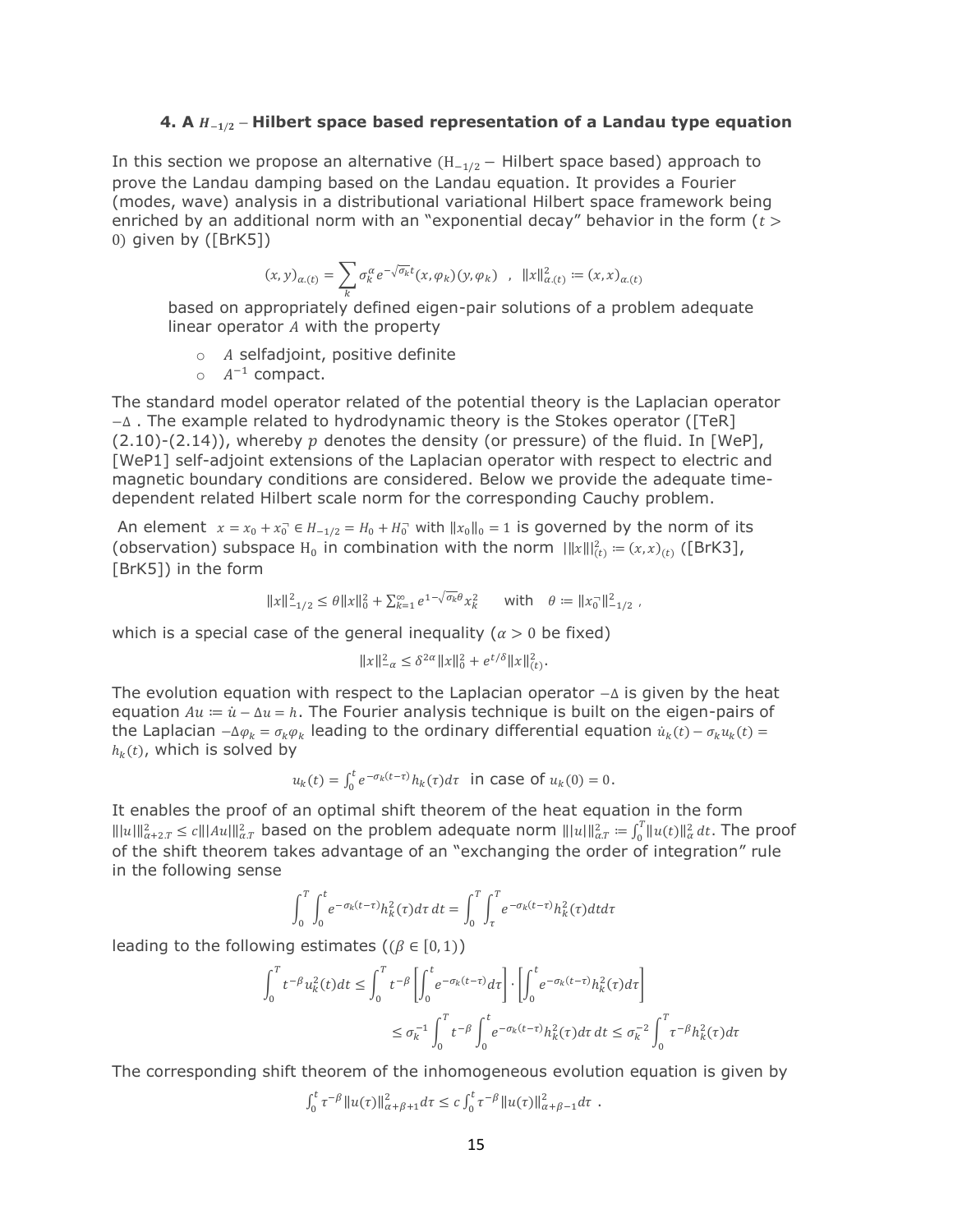The term  $t^{-\beta}$  is supposed to enable appropriate norm estimates for a corresponding Cauchy problem with non-regular initial value function in the following sense ([BrK2,4]):

In the 1-D case the homogeneous (initial-boundary value) heat equation is given by ([BrK7])

$$
\frac{\partial}{\partial t}z - \frac{\partial^2}{\partial x^2}z = 0 \text{ in } (0,1) \times [0, T]
$$
  
 
$$
z(0,t) = z(1,t) = 0 \text{ for } t \in (0, T]
$$
  
 
$$
z(x, 0) = g(x) \text{ for } \in (0,1).
$$

In order to ensure appropriate regularity of the solution  $z(x,t)$  it requires corresponding compatibility relations for the initial value function:  $g(1) = 0$ ,  $\frac{\partial}{\partial x} g(0) = 0$ ,  $\frac{\partial^2}{\partial x^2}$  $\frac{\partial}{\partial x^2} g(1) =$  $(\frac{\partial}{\partial x}g)^2(1)$  etc.. In case of a non-regular initial value function, e.g.  $g \in L_2$ , it holds

 $\label{||z(t)||_m^2 le t^{- (m-l)} ||g||_l^2 , , |int_0^t \tau^{-1/2} ||z(\tau)||_{1/2}^2} \, d\tau \leq c \|g\|_0^2 \,.$ 

*(Proof: For the Fourier coefficients of*  $z(x,t) = \sum z_k(t) \varphi_k(x)$  *it holds*  $z_k(t) = z_k(0) e^{-\sigma_k t}$  with  $z_k(0) := (g,\varphi_k)$ . For the critical case  $m > l$  the conditions

$$
(m-l)\sigma^{m-l-1}e^{-2\sigma t} + \sigma^{m-l}(-2t)e^{-2\sigma t} = 0
$$

*results to*  $\sigma_k \approx t^{-1}$ *. Putting*  $C_{m,l}(t) \coloneqq \sup_{\sigma_k \ge n > 0} \sigma_k^{m-l} e^{-2\sigma_k t}$  this leads to

$$
||z(t)||_{m}^{2} = \sum \sigma_{k}^{m} z_{k}^{2}(t) = \sum \sigma_{k}^{m}(t) g_{k}^{2} e^{-2\sigma_{k}t} \leq C_{k,j}(t) \sum \sigma_{k}^{l}(t) g_{k}^{2} e^{-2\sigma_{k}t}.
$$

For Landau type equation this relates to  $\sqrt{|\sigma_k|} \approx |k| \approx t^{-1}$ .

In [BrK8] quasi-optimal convergence of FEM Galerkin-Ritz methods for non-linear parabolic problems with non-regular initial values are considered. The approach is based on the weak one-dimension Stefan model problem with solution  $u(x,t)$  and corresponding auxiliary function  $v(x,t)$ 

- according to  $u_x(x,t) = v(x,t)$  in a  $L_2$  –Hilbert space framework, resp.
- according to to  $H[u_x](x,t) = v(x,t)$  in a  $H_{-1/2}$  Hilbert space framework.

With respect to the following we note that  $(u_x, w)_{-1/2} = (v, w)_{-1/2} = (u, w)_0$ .

Putting h =  $R\nabla_x f$  we propose a H<sub>-1/2</sub> based variational representation in the following form

$$
(\frac{\partial}{\partial t} \mathbf{h}, w)_{-1/2} + (v \cdot \nabla_x \mathbf{h}, w)_{-1/2} + (\mathbf{F} \cdot \nabla_v \mathbf{h}, w)_{-1/2} + (\nabla_v (\mathbf{h} \mathbf{L}[\mathbf{h}]), w)_{-1/2} = 0 \quad \forall w \in H_{-1/2} .
$$

whereby **F** denotes the Lorentz force.

With respect to the chosen (Hilbert space) domain to be in sync with the estimates of the previous section we note that ([LiP2])

$$
\frac{\partial^2}{\partial x_i \partial x_j} \left( \frac{1}{|x|} * \rho \right) = c R_i R_j \rho ,
$$

where  $R_i$  denotes the Riesz transform  $\frac{\partial}{\partial x_i}(-\Delta)^{-1/2}$ ).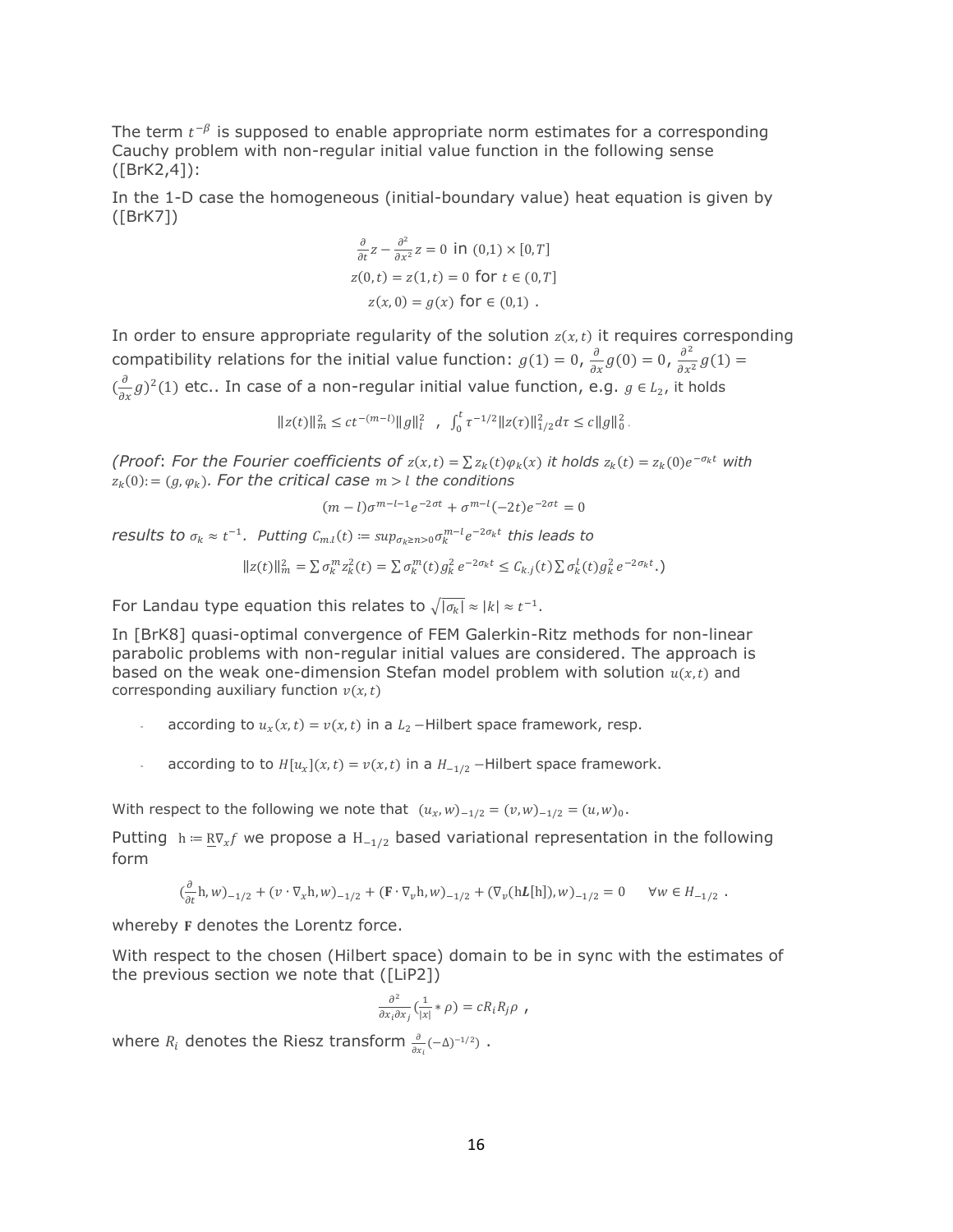With respect to the proposed replacement in the previous section of the potential function W by its Riesz transform  $W = R[W]$  we recall the following identities ([StE] V.2, V.3)

$$
\left[R_i\left(\frac{\partial f}{\partial x_i}\right)\right](x) = 2\pi \frac{x_i^2}{|x|} \hat{f}(x) , \left[\left(\frac{\partial f}{\partial x_j}\right)\right](x) = -2\pi i x_j(x).
$$

The Riesz transforms enjoy nice properties as

- $R_i^* = -R_i$ ,  $\sum_{i=1}^n R_i^2 = -I$ ,  $R_i$  commutes with translations and homotheties
- It transforms in the same manner as the components of a vector with respect to rotation ([StE] III.1), i.e.

$$
\theta R_i \theta^{-1} g = \sum_k \theta_{ik} R_k g \qquad (\theta = \theta_{ik} \text{ rotation matrix}).
$$

The identity  $u = (-\Delta^{-\frac{1}{2}})(\sum_i R_i \frac{\partial u}{\partial x_i})$  $_{i}R_{i}\frac{\partial u}{\partial x_{i}}$ ) in combination with the definition  $(u,v)_{-1/2} = ((-\Delta^{-\frac{1}{2}})u,v)$  leads to

$$
(u,v) = \left( \left( -\Delta^{-\frac{1}{2}} \right) \left( \sum_i R_i \frac{\partial u}{\partial x_i} \right), v \right) = \left( \sum_i R_i \frac{\partial u}{\partial x_i} \right), v)_{-1/2} =: \left( \underline{R} \nabla u, v \right)_{-1/2}.
$$

This corresponds to the 1D model identity ([BrK5])

$$
\left(-H\left[\frac{d}{dx}(u)\right],v\right)_{-1/2}=\left(-HA\left[\frac{d}{dx}(u)\right],v\right)_0=\left(-AH\left[\frac{d}{dx}(u)\right],v\right)_0=\left(-HA\left[\frac{d}{dx}(u)\right],v\right)_0=(-H^2[u],v)=(u,v).
$$

Regarding the fourth term  $(\nabla_{\nu}(fL[h]), g)_{-1/2}$  (modelling cold plasma with particle collisions) in the above equation the linear operator  $L[h]$  is defined by

$$
L[h] := -\int_{R^N} b_{ij}(v - w)h(w)dw := -\int_{R^N} (v - w)a_{ij}(v - w)h(w)dw
$$

with symbol  $b_{ij}(z) = z \cdot a_{ij}(z)$ , based on the Oseen kernel ([LeN])

$$
(\ast)\quad a_{ij}(z)=\tfrac{1}{|z|}\Big\{\delta_{ij}-\tfrac{z_iz_j}{|z|^2}\Big\}:=\tfrac{1}{|z|}P(z):=\tfrac{1}{|z|}\big[Id-\overline{Q}\big](z)\quad \overline{Q}:=\big(R_iR_j\big)_{1\le i,j\le N}=\overline{Q}^2.
$$

The operator  $L[h]$  is of order zero. It therefore holds

$$
(\nabla_v(hL[h]), w)_{-1/2} \cong (\nabla_v h^2, w)_{-1/2}.
$$

The operator  $L[h]$  is proposed to define a model collision operator. It is built from the collision operator

- by splitting the symbol in the form

$$
(\frac{1}{|z|} - \frac{[1 - a(z)]}{|z|})[ld - Q](z)
$$

whereby the second term can be interpreted as compact perturbation

- by splitting

$$
h_v(v)h(w) = (v - w)h(v)h(w) + l(v, w)
$$

with 
$$
(v, w) := h(w)[h_v(v) - vh(v)] - h(v)[h_w(w) - wh(w)].
$$

The corresponding model collision operator with corresponding appropriately defined domain is then given by

$$
\tilde{Q}(h,h)=\frac{\partial}{\partial v_i}h(v)\left\{\iint_{R^N}b_{ij}(v-w)h(w)dw\right\}.
$$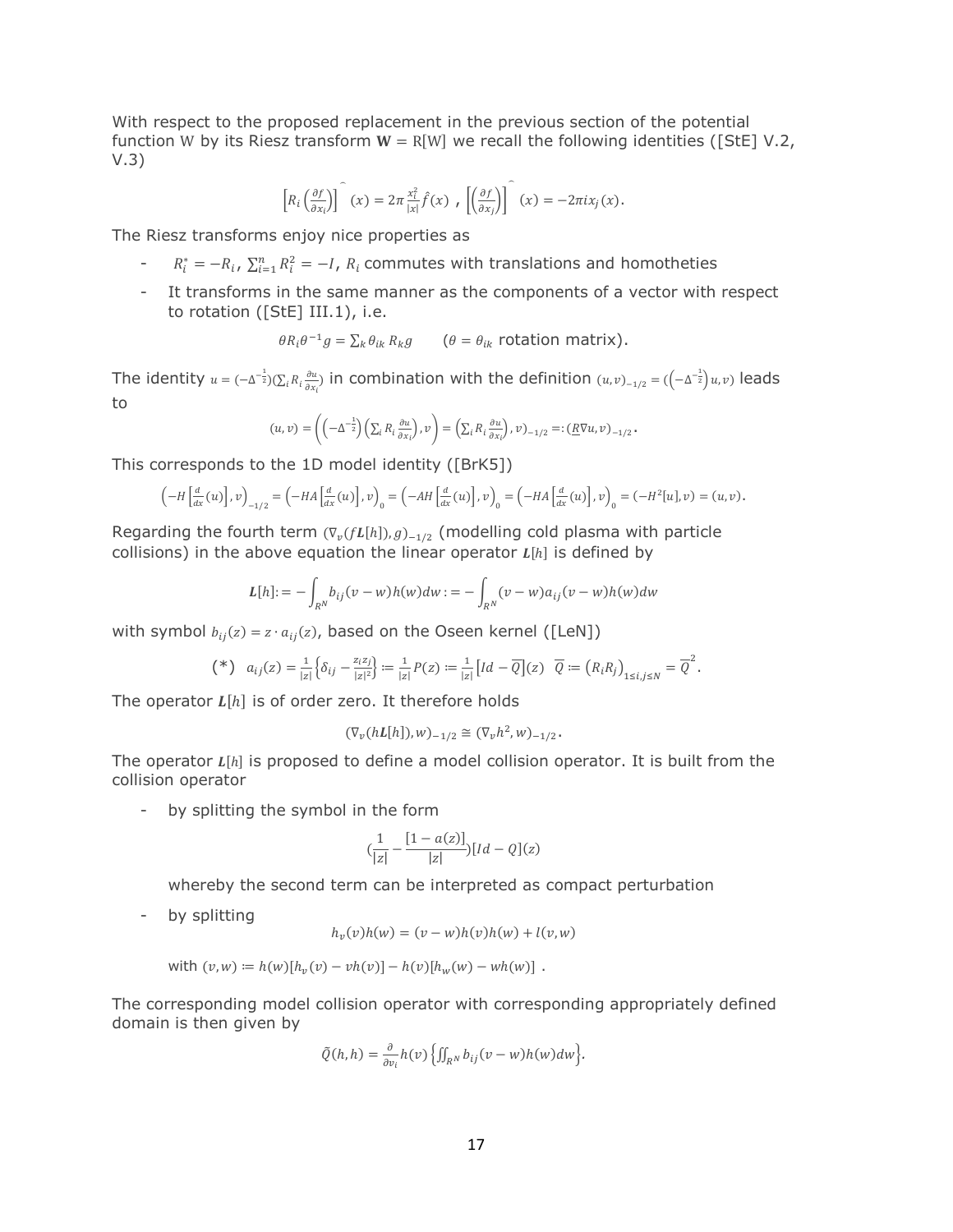It enables the governance of the collision operator by Garding type inequalities (as e.g. Korn's second inequality for elasticity mathematical models) in combination with (Gateaux derivative based) nonlinear functional analysis techniques and variational methods (e.g. [AzA], [BrK8], [LeN], [LiP], [LiP2], [VeW]). A corresponding coercive bilinear form for the Maxwell equations is provided in [CoM]).

The Leray-Hopf operator  $P(z)$  is of order zero ([CoP] p. 115 ff.). It is an orthogonal projection operator from  $(L^3(R^3))^3$  onto the closed subspace of divergence free vector fields. It can be computed through the following identity

 $P = (-\Delta)^{-1}$ curlcurl.

In ([LeN] the action of on Gaussian functions is provided.

"*The uniqueness of Leray's solutions of the NSE is one of the most fascination problem concerning Navier-Stokes equations*". A Leray solution to the NSE satisfies the following properties

 $v \in L^2([0,T],H^1(\mathbb{R}^3))$ ,  $v \in C^0([0,T],L^2_{\omega}(\mathbb{R}^3))$ .

The lack of stability of Leray's solutions has several meanings. In ([CoP] p. 115 ff.) a proof is given that the  $L_2$  –theory is somehow instable. We take this as another indicator that the proposed quantum state Hilbert space  $H_{-1/2}$  is the appropriate one to overcome mathematical constraints for stability proof challenges.

Plasma physics is about quantum physics. The key concept of this paper is the quantum state Hilbert space  $H_{-1/2} = H_0 + H_0$ . With respect to the above we propose to identify the Hilbert space  $H_0$  as the "cold plasma particle" space ("matter" plasma particles with relevant collision energy), while the closed subspace  $H_0^-$  of  $H_{-1/2}$  is being identified with the "hot plasma particle" space ("mass-less" plasma particles with relevant "potential" energy). In the appendix we provide a corresponding adequate mathematical analysis tool. We further mention the relationship of the term  $fL[f]$  to the Constantin-Lax-Majda equation (e.g. [MaA]) [SaT]), which is a one-dimensional model for the 3-D Euler vorticity equation given by

$$
\frac{\partial f}{\partial t}=fH[f]\ ,\ \ x\in R, t>0.
$$

The non-linear character of the above equation indicates a complementary variational technique approach, where the original variational problem is split into two dual or complementary problems (with two corresponding operators) leading to a (to be minimized) energy functional and a (to be maximized) complementary functional ([ArA], [VeW]). For electrostatic field problems this is about the principle of minimizing the potential energy and its complementary principle, which is the principle of Thomson ([VeW] 4).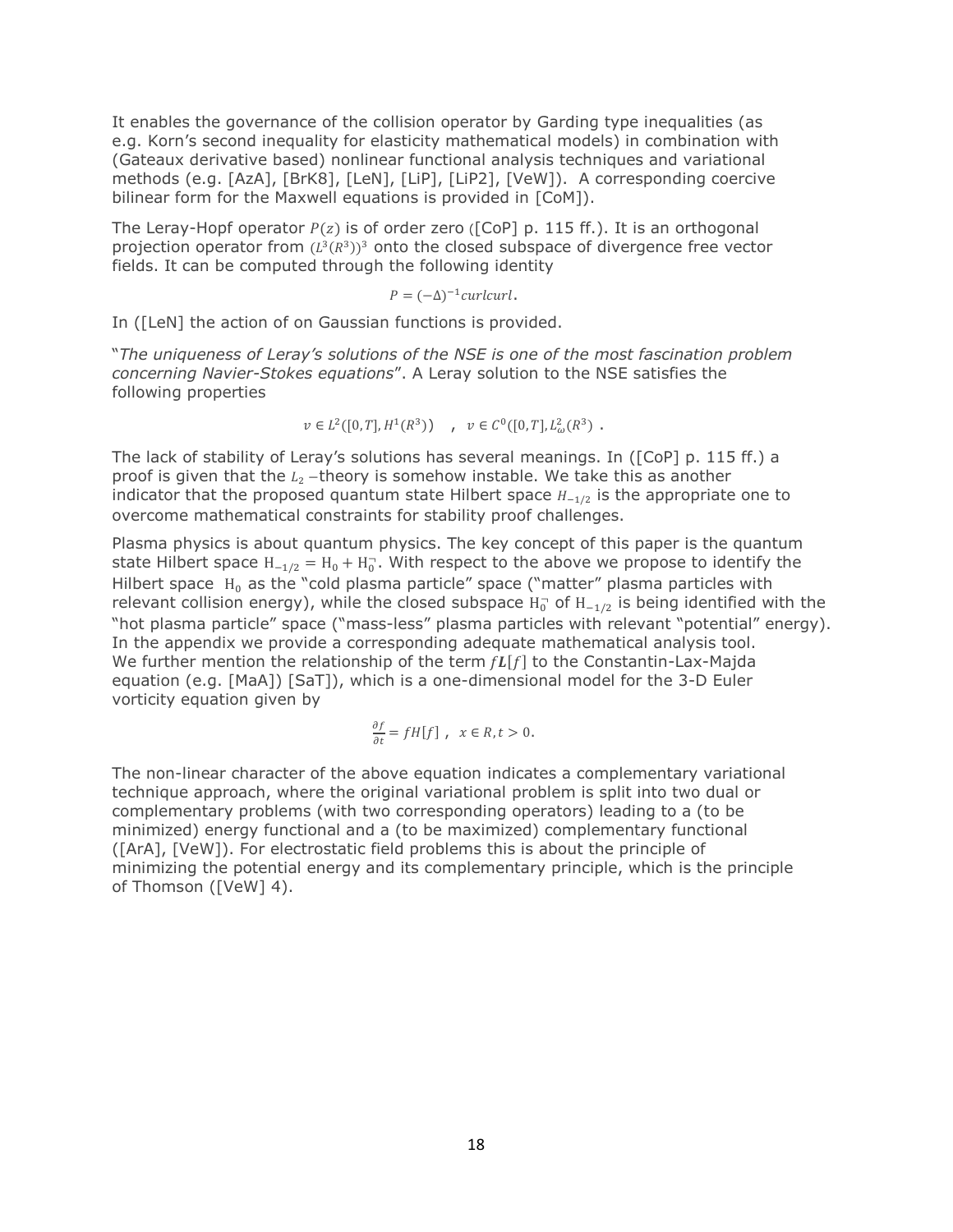# **Appendix**

## **A combined** <sup>2</sup> − **based Fourier wave and**  (−1/2 − 0)− **based Calderón wavelet analysis tool**

The trilinear form of the non-linear NSE term is antisymmetric. Therefore the energy inequality of the NSE with respect to the physical  $H_0$  – space does not take into account any contribution from the non-linear term. At the same time the regularity of the non-linear term cannot be smoother than the linear term. An alternative physical space  $H_{-1/2}$  is the baseline of the unique 3D-NSE solution of this page.

Kolmogorov's turbulence theory is a purely statistical model, based on Brownian motion, which describes the qualitative behavior of turbulent flows ([FrU]). There is no linkage to the quantitative model of fluid behavior, as it is described by the Euler or Navier-Stokes equations.

Kolmogorov's famous 4/5 law is based on an analysis of low- and high-pass filtering Fourier coefficients. The physical counterpart to this is about a "local Fourier spectrum" which is (according to ([FaM]) nonsensical because, as, either it is non-Fourier, or it is nonlocal.

In Kolmogorov's spectral theory the two central concepts of a turbulent flow are homogeneous and isotropic flows (unfortunately they never encounter in nature). A flow is homogeneous if there is no "space" gradient in any averaged quantity, i.e. the statistics of turbulent flow is not a function of space. A flow is isotropic, if rotation and buoyancy are not relevant (they can be neglected) and there is no mean flow.

[FaM1] "The definition of the appropriate "object" that composes a turbulent field is still missing. It would enable the study how turbulent dynamics transports these space-scale "atoms", distorts them, and exchanges their energy during the flow evolution. If the appropriate "object" has been defined that composes a turbulent field it would enable the study how turbulent dynamics transports these space-scale "atoms", distorts them, and exchanges their energy during the flow evolution.

Turbulent flows have non-zero vorticity and are characterized by a strong three-dimensional vortex generation mechanism (vortex stretching). Brownian motion describes the random motion of particles suspended in a fluid resulting from their collision with quick atoms or molecules in a gas or a liquid. In mathematics it is described by the Wiener process. It is related to the normal density function. A Brownian (=red) noise is produced by a Brownian motion (i.e. a random walk noise). It is obtained as the integral of a white noise signal.

[FaM1] "The notion of "local spectrum" is antinomic and paradoxical when we consider the spectrum as decomposition in terms of wave numbers for as they cannot be defined locally. Therefore a "local Fourier spectrum" is nonsensical because, either it is non-Fourier, or it is nonlocal. There is no paradox if instead we think in terms of scales rather than wave numbers. Using wavelet transform then there can be a space-scale energy be defined with a correspondingly defined scale decomposition in the vicinity of location x and a correspondingly defined local wavelet energy spectrum. By integration this defines a local energy density and a global wavelet energy spectrum. The global wavelet spectrum can be expressed in terms of Fourier energy spectrum. It shows that the global wavelet energy spectrum corresponds to the Fourier spectrum smoothed by the wavelet spectrum at each scale. … … The concept enables the definition of a space-scale Reynolds number, where the average velocity is being replaced by the characteristics root mean square velocity  $Re(l, x)$  at scale I and location x.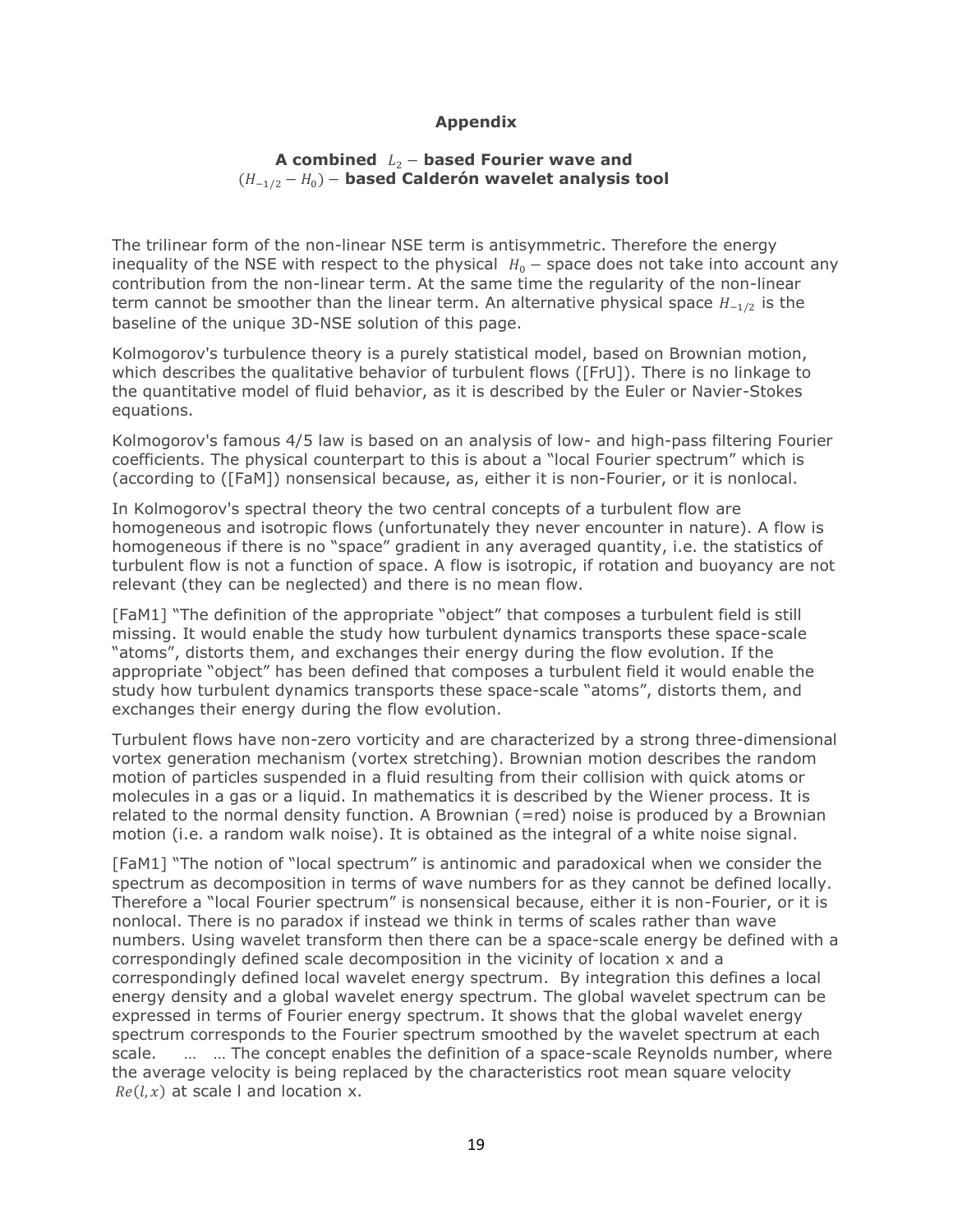At large scale (i.e.  $l \sim L$ )  $Re(L)$  coincides with the usual large-scale Reynolds number, where  $Re(L)$  is defined as

$$
\operatorname{Re}(L) = \iint\limits_{R^n} \operatorname{Re}(L, x) dx
$$

A wavelet series of a function  $g(x)$  converges locally to  $g(x)$ , even if  $g(x)$  is a distribution as long as the order of the distribution does not exceed the regularity of the analyzing wavelet. The admissibility condition ensures the validity of the inverse wavelet transform which then is valid for all Hilbert scale values.

A L<sup>2</sup> − based Fourier wave analysis is the baseline for statistical analysis, as well as for PDE and PDO theory. There are at least two approaches to wavelet analysis, both are addressing the somehow contradiction by itself, that a function over the one-dimensional space R can be unfolded into a function over the two-dimensional half-plane. The Fourier transform of a wavelet transformed function f is given by ([LoA], [MeY]):

$$
\widehat{W_\vartheta[f]}(a,\omega) \coloneqq (2\pi |a|)^{\frac{1}{2}} c_\vartheta^{-\frac{1}{2}} \hat{\vartheta}(-a\omega) \hat{f}(\omega) \quad .
$$

For  $\varphi, \vartheta \in L_2(R)$ ,  $f_1, f_2 \in L_2(R)$ ,

$$
0<\left|c_{\theta\phi}\right| \coloneqq 2\pi\left|\int_{R}\left|\frac{\hat{\vartheta}(\omega)\overline{\hat{\phi}}(\omega)}{|\omega|}d\omega\right|<\infty\right|
$$

and  $|c_{\theta\varphi}| \leq c_{\theta}c_{\varphi}$  one gets the duality relationship ([LoA])

$$
(W_{\vartheta} f_1, W_{\varphi}^* f_2)_{L_2(R^2, \frac{dadb}{a^2})} = c_{\vartheta\varphi}(f_1, f_2)_{L_2}
$$

i.e.

$$
W_{\varphi}^* W_{\vartheta} [f] = c_{\vartheta \varphi} f \quad \text{in a } L_2 \text{ -sense.}
$$

For  $\varphi, \vartheta \in L_2(R)$ ,  $f_1, f_2 \in L_2(R)$ ,

$$
0 < |c_{\theta\phi}| := 2\pi \left| \int_R \frac{\vartheta(\omega)\overline{\varphi}(\omega)}{|\omega|} d\omega \right| < \infty
$$

and  $|c_{\theta\varphi}| \leq c_{\theta}c_{\varphi}$  one gets the duality relationship ([LoA])

$$
(\mathsf{W}_{\vartheta}~ f_{1}, \mathsf{W}_{\varphi}^{*}f_{2})_{L_{2}(R^{2}, \frac{dadb}{a^{2}})} = \mathsf{c}_{\vartheta\phi}(f_{1}, f_{2})_{L_{2}}
$$

i.e.

$$
W_{\varphi}^*W_{\vartheta}
$$
 [f] =  $c_{\vartheta\varphi}$ f in a L<sub>2</sub> –sense.

This identity provides an additional degree of freedom to apply wavelet analysis with appropriately (problem specific) defined wavelets in a (distributional) Hilbert scale framework where the "*microscope observations*" of *two* wavelet (optics) functions ϑ, φ can be compared with each other by the above "reproducing" ("duality") formula. The prize to be paid is about additional efforts, when re-building the reconstruction wavelet. We further note that for a convenient choice of the two wavelet functions the Gibbs phenomenon disappears ([HoM] 2.7).

We note the Gaussian function related "Mexican hat" (wavelet) function

$$
g(x) := -\frac{d^2}{dx^2} (e^{-\frac{x^2}{2}}) = (1 - x^2) e^{-\frac{x^2}{2}}.
$$

being successfully applied e.g. in wavelet theory (see also below section D), as well as the Poisson wavelet ([HoM], example 7.0.2).

We further mention that the Hilbert transform of a wavelet is again a wavelet.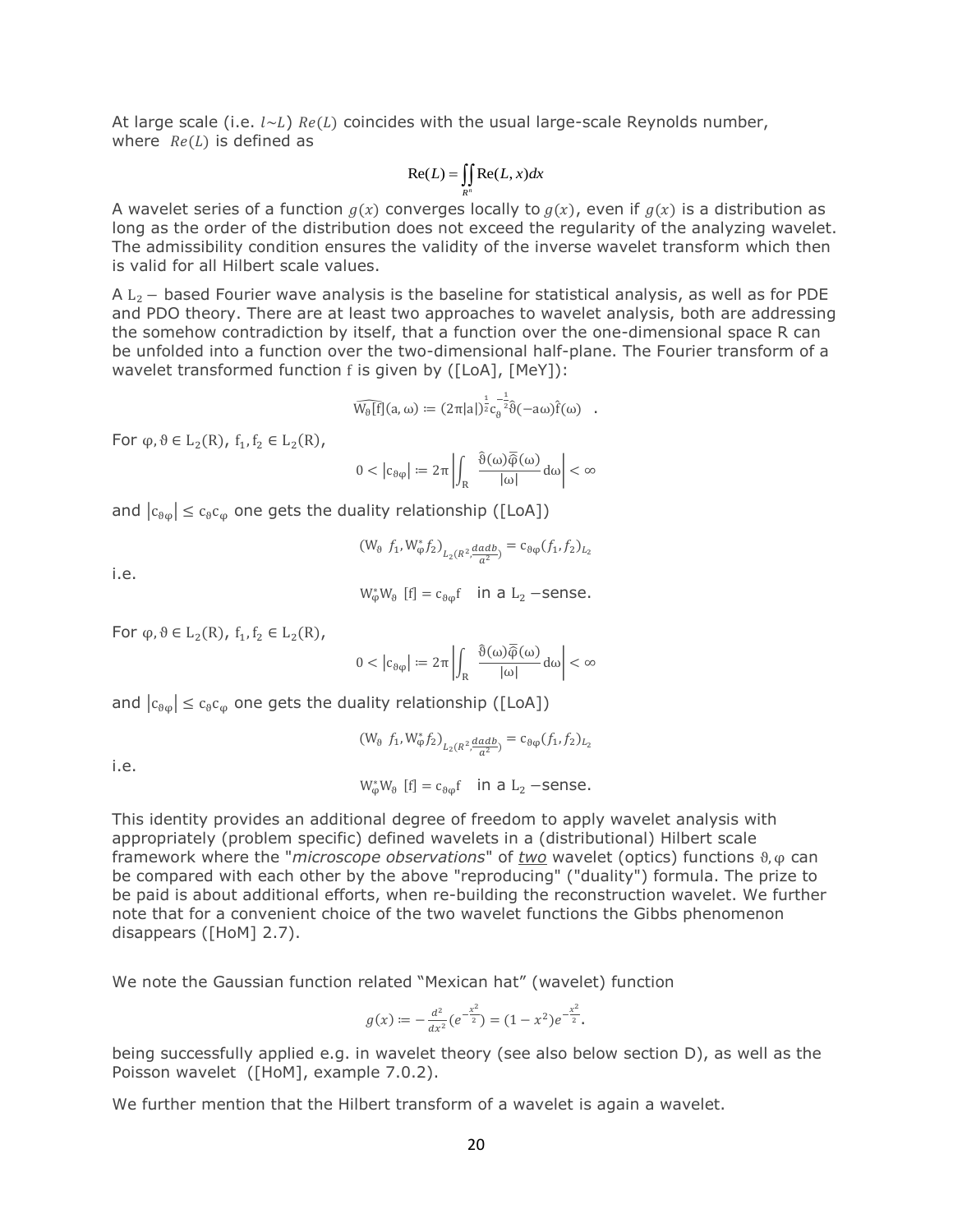In [BrK3] an alternative quantum state Hilbert space H<sub>−1/2</sub> is provided, which includes an alternative concept to the "Dirac function" calculus. This overcomes current handicaps concerning the regularity of the Dirac function, which depends from the space dimension, i.e.  $\delta \in H_{-s}(R^n)$  for  $s > n/2$ .

The alternatively proposed Hilbert space  $H_{-1/2}$  provides a truly "microscopic" mathematical frame (independently from the space dimension), while still supporting the existing physical observation (statistical analysis) subspace. It is also proposed to replace the (continuous & differentiable) manifold concept (and exterior products of differential forms) in Einstein's field theory.

The extended admissibility condition above indicates that wavelet "pairs" in the form  $(\varphi, \vartheta) \in$  $L_2xH_{-1} \cong H_{-1/2}xH_{-1/2}$  would be an appropriate good baseline to start from, when analyzing in the Hilbert space frame  $H_{-1/2} = L_2 x L_2^2$ , , resp.  $L_2^2$ , where  $L_2^2$  denote the complementary space of  $L_2$  with respect to the  $H_{-1/2}$  –norm, while still analyzing the "observation measurement" Hilbert space  $L_2$  by Fourier waves.

In line with the proposed distributional  $H_{-1/2}$  –Hilbert space concept of this paper, we suggest to define "continuous entropy" in a weak  $H_{-1/2}$  – frame in the form

$$
h(X) := (f, \log \frac{1}{f})_{-1/2}
$$

where X denotes a continuous random variable with density  $f(x)$ . In this case it can be derived from a Shannon (discrete) entropy in the limit of n, the number of symbols in distribution  $P(x)$  of a discrete random variable X ([MaC]):

$$
H(X) := \sum_i P(x_i) \log(\frac{1}{P(x_i)}) .
$$

This distribution  $P(x)$  can be derived from a set of axioms. This is not the case, in case of the standard entropy (which cannot be derived from dynamic laws (!), anyway, [PeR]) in the form

$$
h(X) := (f, \log \frac{1}{f})_0.
$$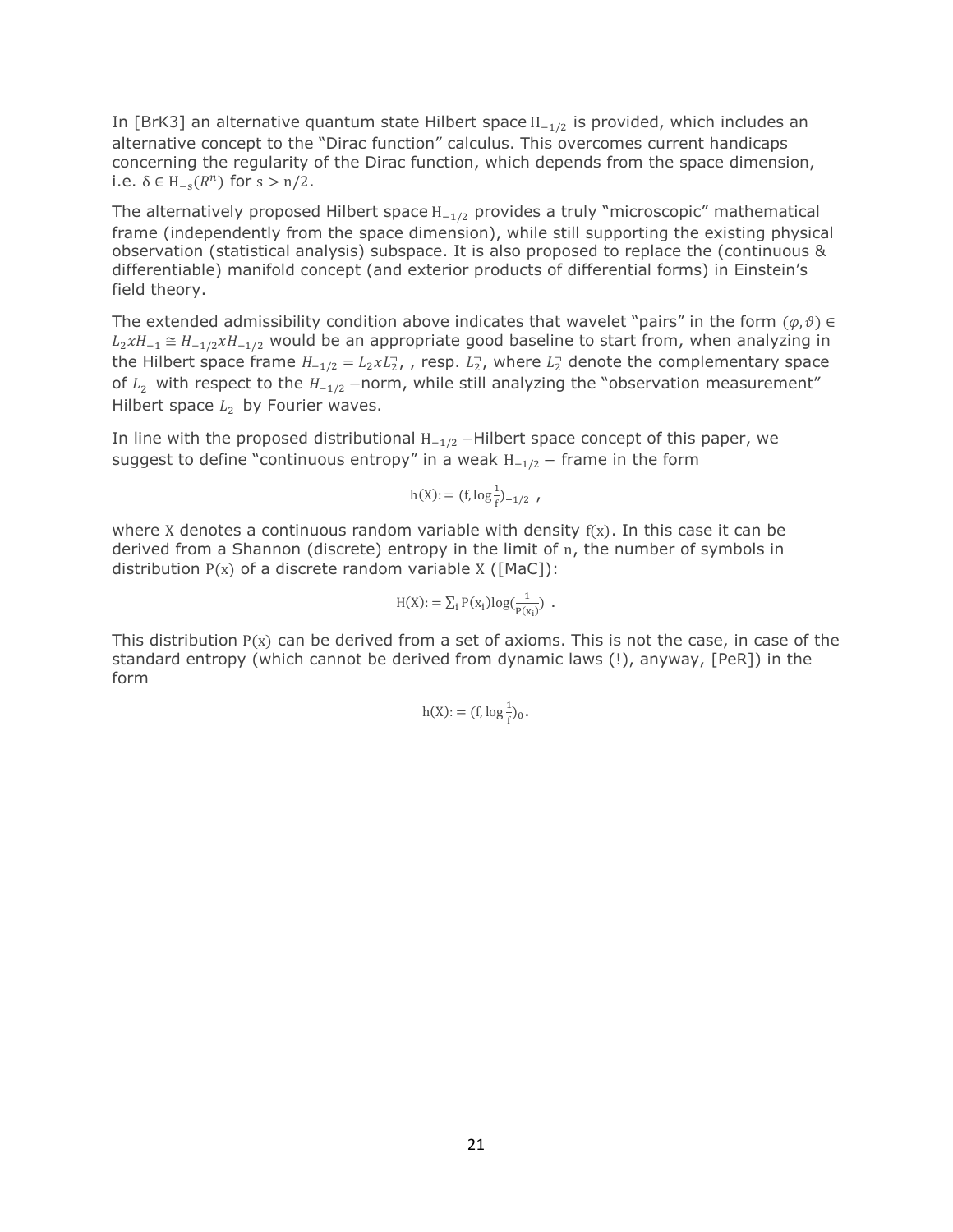#### **Lemmata of Gronwall**

The lemma of Gronwall is a well-established tool for instance to derive evolution equation based classical or variational inequalities. However, applying this tool to Hilbert norm base estimates jeopardizes the balance of any problem adequate norm, e.g. energy / conservation law equations or related inequality estimate (e.g. Garding type inequalities). In this sense, every Gronwall lemma based proof is valid, but related to the underlying physical model the proof is not problem adequate, means that there is still room of mathematical improvements to fit to purely physical (" reality") modelling requirements.

**Generalized Lemma of Gronwall (version 1):** Let  $\psi(t) \in C^0[0, a]$  be a real valued function and  $h(t) \in L_1(0, a)$  be non-negative function with

$$
\psi(t) \leq \alpha + \int\limits_0^t h(\tau) \psi(\tau) d\tau \qquad , \quad \alpha \in R \;\; .
$$

 $\leq \alpha * e^0$  $\psi(t) \leq \alpha * e^{\int_0^t h(\tau) d\tau}$ .

Then

**Generalized Lemma of Gronwall (version 2):** Let  $\psi(t) \in C^0[0, a]$  be a real valued function and  $h(t) \in L_1(0, a)$  be non-negative function with

$$
\psi(t) \leq \alpha(t) + \int\limits_0^t h(\tau) \psi(\tau) d\tau \qquad , \quad \alpha \in R \;\; .
$$

Then

 $\int_{0}^{t} \alpha(\tau)h(\tau)e^{H(t)-H(\tau)}dt$ 0  $\psi(t) \leq \alpha(t) + \int \alpha(\tau) h(\tau) e^{H(t)-H(\tau)} d\tau$ 

> =∫ً τ

0  $H(\tau) := \int h(s)ds$ .

with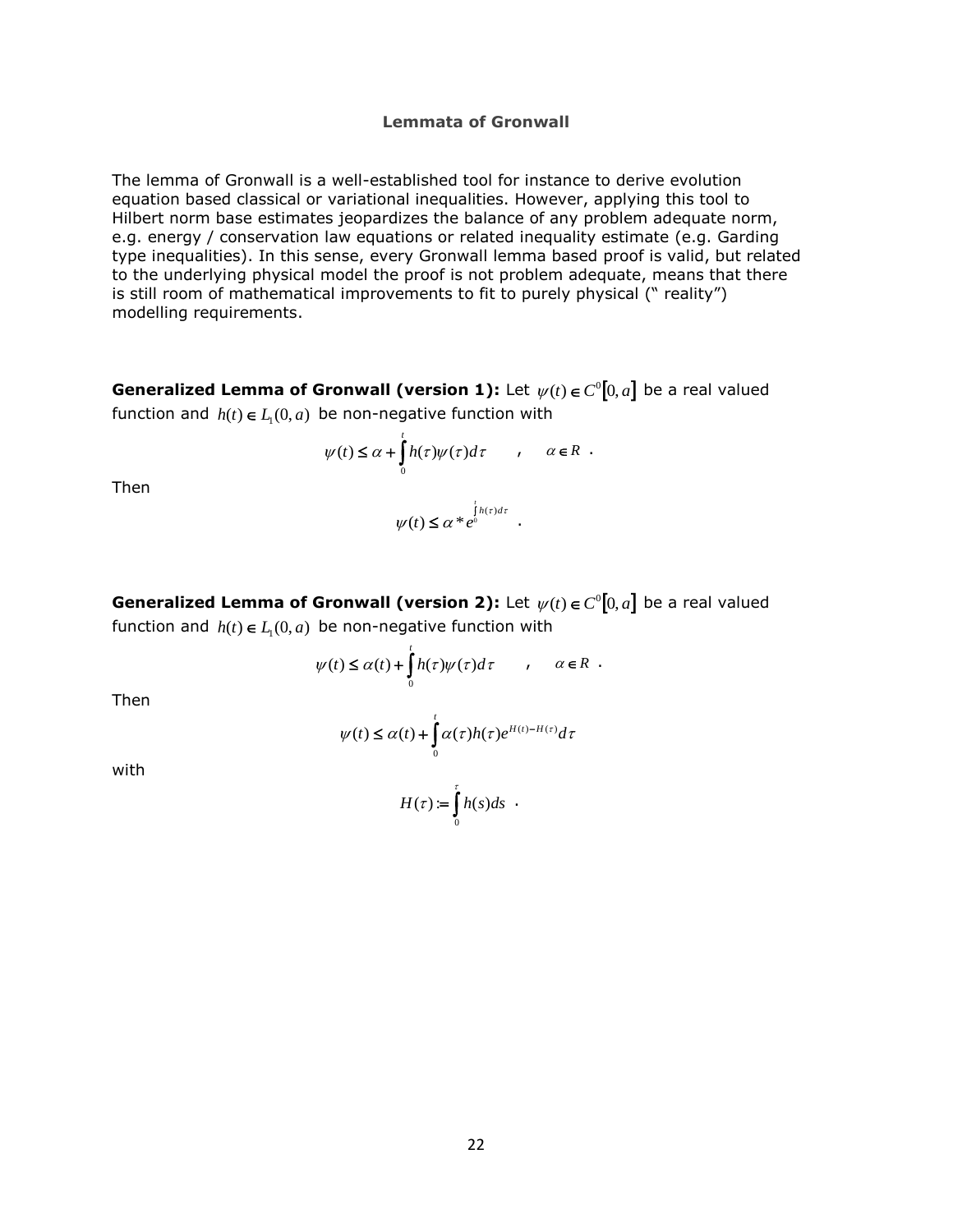**Generalized Lemma of Gronwall (version 3: log type):** ([YGi1]) Let  $a, \beta$  be nonnegative constants. Assume that a non-negative function *a*(*t*,*s*) satisfies  $a(*,*) \in C(0 \le s < t \le T)$ ,  $a(t,*) \in L_1(0,t)$  for all  $t \in ((0,T)]$ . Furthermore, we assume that there exists a positive constant  $\epsilon_{\text{o}}$  such that

$$
\sup_{0\leq t\leq T}\int_{t-\varepsilon_0}^t a(t,s)ds\leq 1/2
$$

If a non-negative function  $f \in C([0,T])$  satisfies

$$
f(t) \le \alpha + \int_{0}^{t} a(t,s)f(s)ds + \beta \int_{0}^{t} \{1 + \log(1 + f(s))\} f(s)ds
$$

for all  $t \in [0,T]$ . Then we have

$$
f(t) \leq e^{\left\{1 + \frac{\gamma}{\beta} + \log(1 + 2\alpha)\right\}e^{2\beta t}}
$$

for all  $t \in [0,T]$ . Here we put

$$
\gamma := \sup_{0 \leq t \leq T} \left\{ \sup_{0 \leq s \leq t - \varepsilon_0} a(t, s) \right\} .
$$

**Lemma of Gronwall (version 4):** Let  $a(t)$  and  $b(t)$  nonnegative functions in  $[0, A)$  and  $0 < \delta < 1$ . Suppose a nonnegative function  $y(t)$  satisfies the differential inequality

$$
y'(t) + b(t) \le \alpha(t) y^{\delta}(t) \quad \text{on} \quad [0, A)
$$

$$
y(0) = y_0.
$$

Then for  $0 \le t < A$ 

$$
y(t) + \int_0^t b(\tau)d\tau \le (2^{\delta/(1-\delta)} + 1)y_0 + 2^{\delta/(1-\delta)} \left[ \int_0^t \alpha(\tau)d\tau \right]^{\delta/(1-\delta)}
$$

Proof: solving

$$
y'(t) \le \alpha(t) y^{\delta}(t)
$$

leads to

$$
y(t) \le y_0 + \left[\int\limits_0^t \alpha(\tau)d\tau\right]^{\delta/(1-\delta)}
$$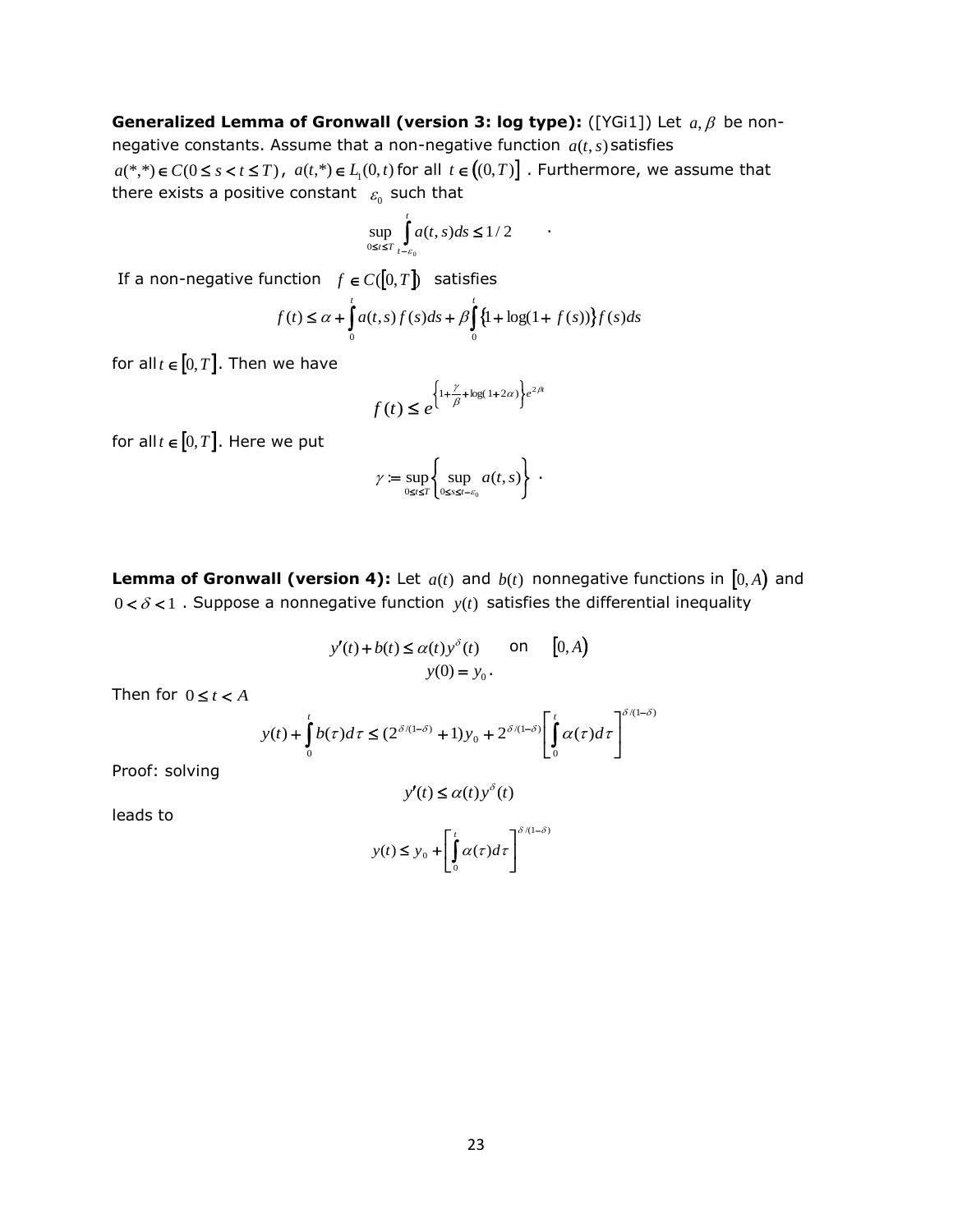#### **References**

[AnJ] Annett J. F., Superconductivity, Superfluids and condensates, Oxford University Press, Oxford, 2004

[AnM] Anderson M. T., Geometrization of 3-Manifolds via the Ricci Flow, Notices of the AMS, Vol 51, No 2, 2004, 184-193

[ArA] Arthurs A. M., Complementary Variational Principles, Clarendon Press, Oxford, 1970

[AzA] Aziz A. K., Kellogg R. B., Finite Element Analysis of a Scattering Problem, Math. Comp. Vol. 37, No 156, (1981) 261-272

[BiJ] Bittencourt J. A., Fundamentals of Plasma Physics, Springer Verlag, New York, Berlin, Heidelberg, Hong Kong, London, Milan, Paris, Tokyo, 2004

[BrK] Braun K., Interior Error Estimates of the Ritz Method for Pseudo-Differential Equations, Jap. Journal of Applied Mathematics, 3, 1, 59-72, 1986

[BrK1] Braun K., Unusual Hilbert or Hölder space frames for the elementary particles transport (Vlasov) equation, [http://www.navier-stokes-equations.com](http://www.navier-stokes-equations.com/)

[BrK2] Braun K., Quantum gravity model related mathematical areas, [http://www.navier-stokes-equations.com](http://www.navier-stokes-equations.com/)

[BrK3] Braun K., The Riemann Hypothesis, three Millennium problems: RH, NSE, YME, [http://www.fuchs-braun.com](http://www.fuchs-braun.com/)

[BrK4] Braun K., Global existence and uniqueness of 3D Navier-Stokes equations, [http://www.navier](http://www.navier-stokes-equations.com/)[stokes-equations.com](http://www.navier-stokes-equations.com/)

[BrK5] Braun K., An alternative Schroedinger (Calderon) momentum operator enabling a quantum gravity model, [http://www.navier-stokes-equations.com](http://www.navier-stokes-equations.com/)

[BrK6] Braun K., A Kummer function based Zeta function theory to prove the Riemann Hypothesis and the Goldbach condition, [http://www.fuchs-braun.com](http://www.fuchs-braun.com/)

[BrK7] Braun K., J. A. Nitsche's foot prints related to Navier-Stokes equations problems, [http://www.navier-stokes-equations.com](http://www.navier-stokes-equations.com/)

[BrK8] Braun K., Quasi-Optimal Convergence of FEM Galerkin-Ritz methods for Non-linear Parabolic Problems with Non-regular Initial Values, [http://www.navier-stokes-equations.com](http://www.navier-stokes-equations.com/)

[BrK9] Braun K., A new ground state energy model, http://www.quantum-gravitation.de

[CeC] Cercignani, C., Theory and application of the Boltzmann equation, Scottish Academic Press, Edinburgh, London, 1975

[ChF] Chen F., F., Introdcution to Plasma Physics and Controlled Fusion, Volume I: Plasma Physics, Plenum Press, New York, 1984

[CoA] Cordoba A., Cordoba D., Fontlos M. A., Integral inequalities for the Hilbert transform applied to a nonlocal transport equation, J. Math. Pures Appl. 86, (2006) 529-540

[CoP] Constantin P., Gallavotti G., Kazhikhov A. V., Meyer Y., Ukai S., Mathematical Foundation of turbulent Viscous Flows, Lectures given at the C.I.M.E. Summer School held in Martina Franca, Italy, September 1-5, 2003

[CoM] Constabel M., A Coercive Bilinear Form of Maxwell's Equations, J. Math. Anal. And Appl., Vol 157, No 2, p. 527-541, 1991

[DeR] Dendy R. O., Plasma Dynamics, Oxford Science Publications, Oxford, 1990

[DuR] Duffin R. J., Hilbert Transforms in Yukawan Potential Theory, Proc. Nat. Acad. Sci., Vol 69, No 12, pp. 3677-3679, 1972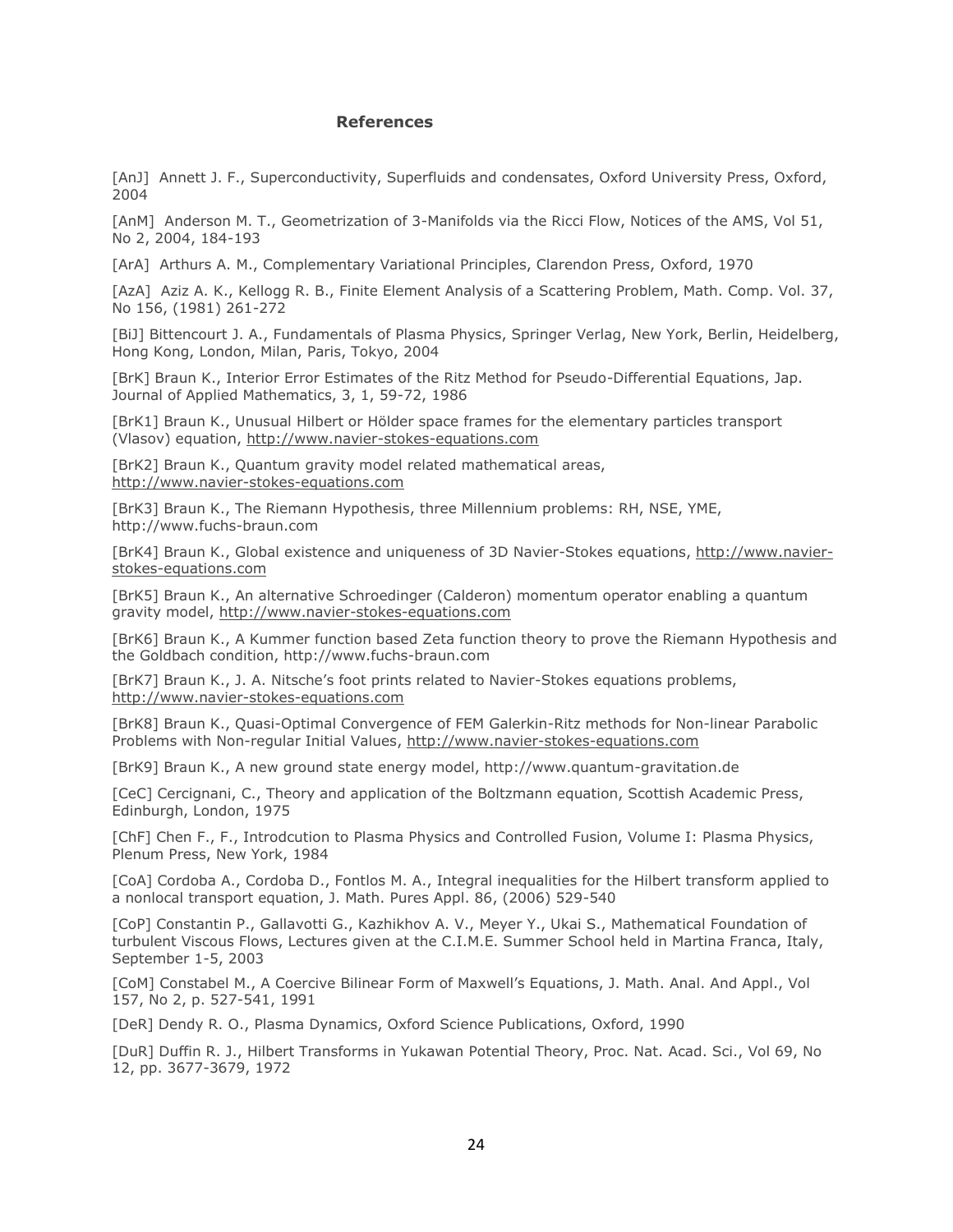[EyG] Eyink G. L., Stochastic Line-Motion and Stochastic Conservation Laws for Non-Ideal Hydrodynamic Models. I. Incompressible Fluids and Isotropic Transport Coefficients, arXiv:0812.0153v1, 30 Nov 2008

[FaM] Farge M., Schneider K., Wavelets: application to turbulence, University Warnick, lectures, 2005

[FaM1] Farge M., Wavelet transforms and their applications to turbulence, Annu. Rev. Fluid Mech. 24, 395-457, 1992

[FrU] Frisch U., Turbulence, Cambridge University Press, Cambridge, 1995

[GaG] Galdi G. P., The Navier-Stokes-equations: A Mathematical Analysis, [http://www.navier-stokes](http://www.navier-stokes-equations.com/)[equations.com](http://www.navier-stokes-equations.com/)

[GöK] Gödel K., An Example of a New Type of Cosmological Solutions of Einstein's Field Equations of Gravitation, Rev. Modern Physics, Vol 21, No 3, 1949, 447-449

[GuR] Gundersen R. M., Linearized Analysis of One-Dimensional Magnetohydrodynamic Flows, Springer Tracts in Natural Philosophy, Vol 1, Berlin, Göttingen, Heidelberg, New York, 1964

[HeJ] Heywood J. G., Walsh O. D., A counter-example concerning the pressure in the Navier-Stokes Equations, as  $t \to 0^+$ 

[HiP] Higgs P. W., Spontaneous Symmetry Breakdown without Massless Bosons, Physical Review, Vol. 145, No 4, 1966

[HoM] Hohlschneider M., Wavelets, An Analysis Tool, Clarendon Press, Oxford, 1995

[HöK] Höllig K., Linear parabolic equations with a singular lower order coefficient, University of Winsconsin – Madison Mathematics Research Center, Technical Summary Report #2453, Nov. 1982

[IsM] Isichenko M. B., Nonlinear Landau damping in collisionless plasma and inviscid fluid, Phys. Rev. Lett., 78, 12, 2369-2372, 1997

[KiA] Kirsch A., Hettlich F., The Mathematical Theory of Time-Harmonic Maxwell's Equations, Springer, Cham, Heidelberg, New York, Dordrecht, London

[LeN] Lerner N., A Note on the Oseen Kernels, A. Bove et. Al. (eds.), Advances in Phase Space Analysis of Partial Differential Equations, DOI 10.1007/978-0-8161-9 10, Birkhäuser Verlag, Boston, 2009

[LiI] Lifanov I. K.,Poltavskii L. N., Vainikko G. M., Hypersingular Integral Equations And Their Applications, Chapman & Hall/CRC, Boca Raton, London, New York, Washington D. C., 2004

[LiP] Lions P. L., Compactness in Boltzmann's equation via Fourier integral operators and applications, J. Math. Kyoto Univ. 34, 2, 391-427, 1994

[LiP1] Lions P. L., On Boltzmann and Landau equations, Phil. Trans. R. Soc. Lond. A, 346, 191-204, 1994

[LiP2] Lions P. L., Compactness in Boltzmann's equation via Fourier integral operators and applications. III, J. Math. Kyoto Univ., 34-3, 539-584, 1994

[LoA] Louis A. K., Maass P., Rieder A., Wavelets, Theorie und Anwendungen, B. G. Teubner Stuttgart, 1998

[MaA] Majda A. J., Bertozzi A. L., Vorticity and Incompressible Flow, Cambridge University Press, Cambridge, 2002

[MaC] Marsh C., Introduction to Continuous Entropy, Department of Computer Science, Princeton University, December 13, 2013

[MeY] Meyer Y., Coifman R., Wavelets, Calderón-Zygmund and multilinear operators, Cambridge studies in advanced mathematics 48, Cambridge University Press, 1996

[MiD] Mihalas D., Weibel-Mihalas B., Foundations of Radiation Hydrodynamics, Dover Publictions, Inc., Mineola, New York, 1999